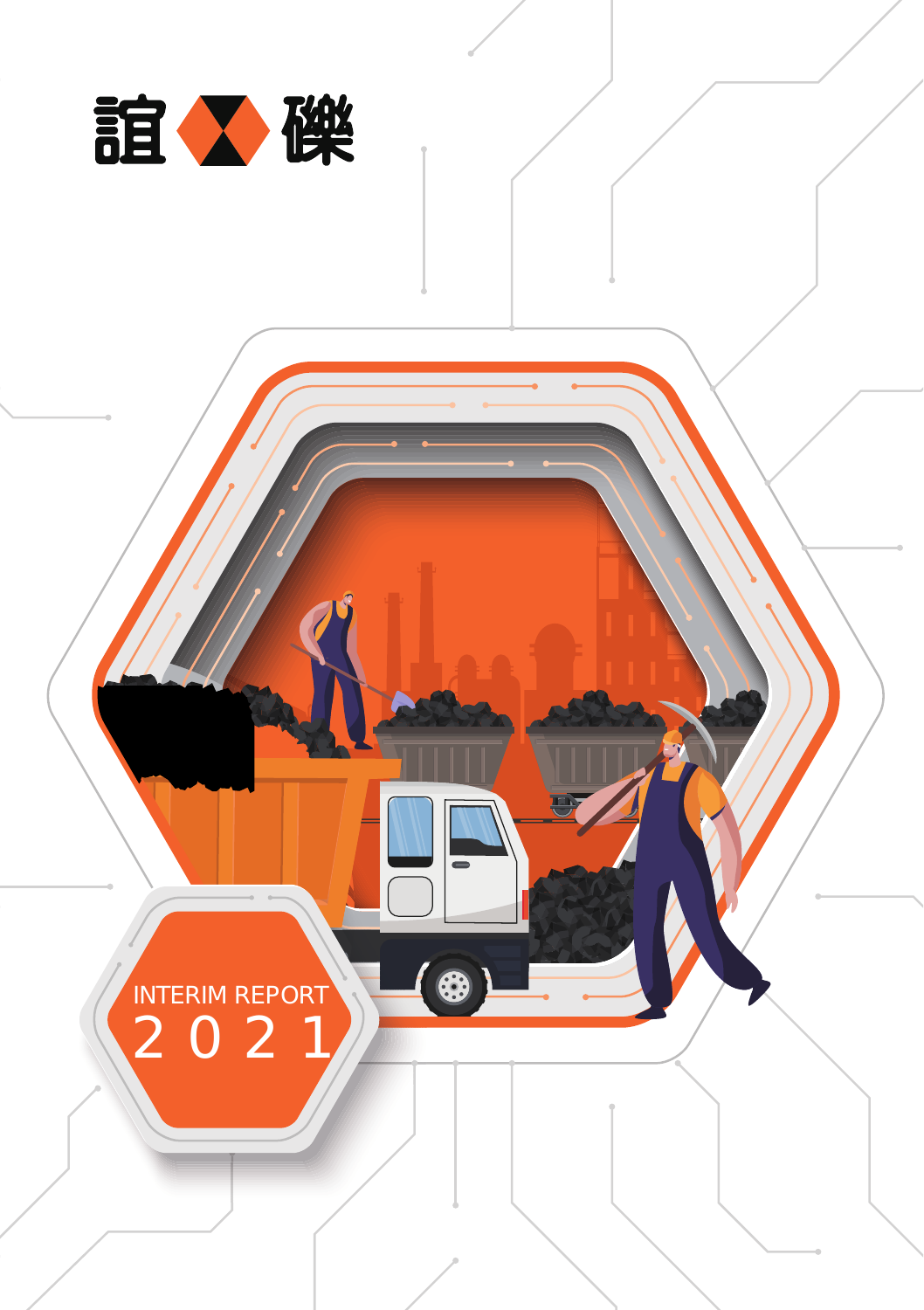# **CONTENTS**

| Condensed Consolidated Statement of Profit or Loss                                       | 2  |
|------------------------------------------------------------------------------------------|----|
| Condensed Consolidated Statement of Profit or Loss and<br>Other Comprehensive Income     | 3  |
| Condensed Consolidated Statement of Financial Position                                   | 4  |
| Condensed Consolidated Statement of Changes in Equity<br>(Unaudited)                     | 6  |
| Condensed Consolidated Statement of Cash Flows                                           | 7  |
| Notes to the Financial Statements                                                        | 8  |
| Management's Discussion and Analysis of Financial<br>Condition and Results of Operations | 16 |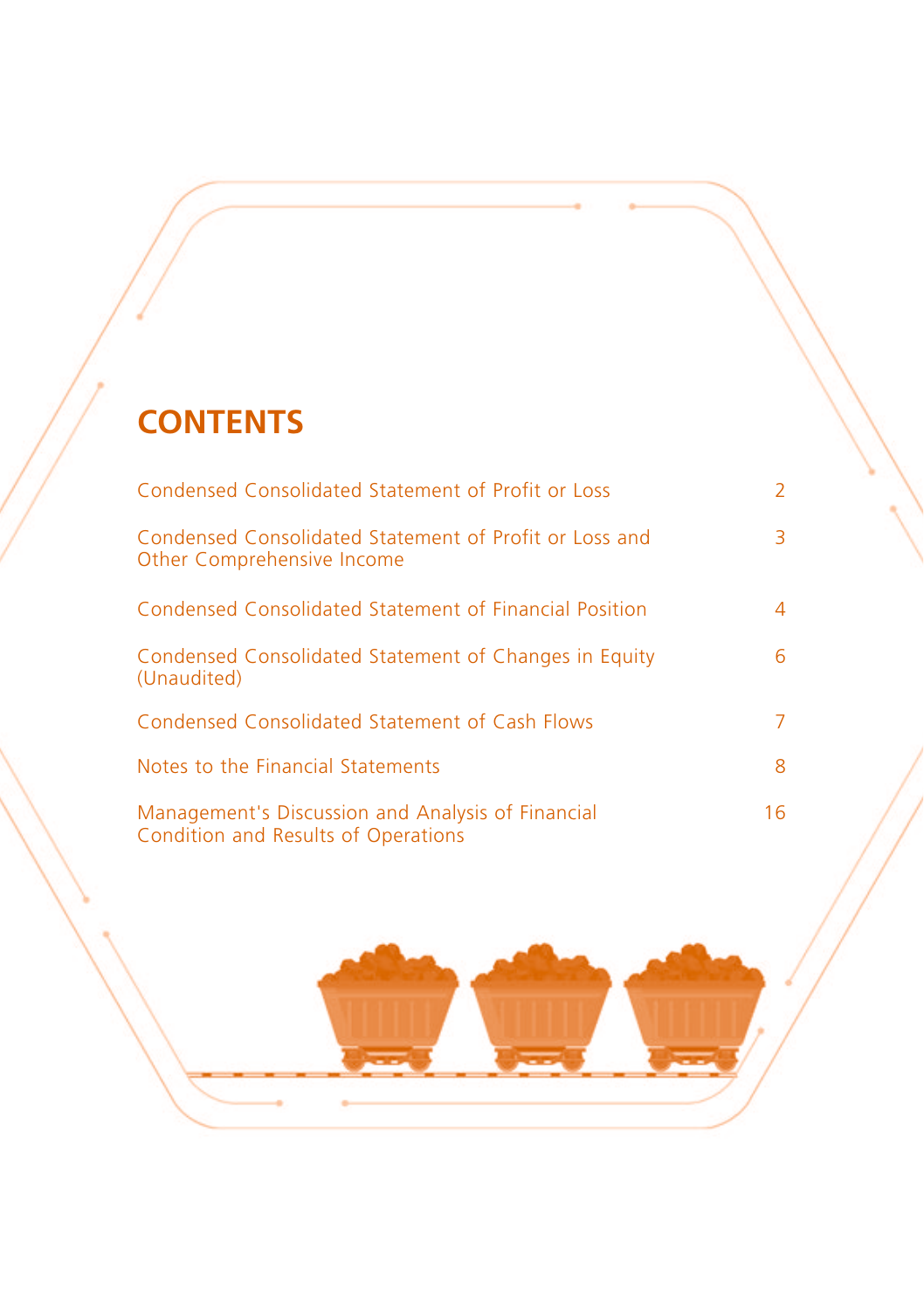

The Board of Directors (the "**Board**") of Elate Holdings Limited (the "**Company**") is pleased to present the unaudited condensed consolidated interim financial statements of the Company and its subsidiaries (the "**Group**") for the six months ended 30 June 2021 together with the comparative figures for the previous period as follows:

# **CONDENSED CONSOLIDATED STATEMENT OF PROFIT OR LOSS**

For the six months ended 30 June 2021

|                                                                          |                | <b>Six months ended</b> |                  |  |
|--------------------------------------------------------------------------|----------------|-------------------------|------------------|--|
|                                                                          |                | 30 June                 | 30 June          |  |
|                                                                          |                | 2021                    | 2020             |  |
|                                                                          |                | <b>Unaudited</b>        | <b>Unaudited</b> |  |
|                                                                          | <b>Notes</b>   | <b>US\$'000</b>         | US\$'000         |  |
| Revenue                                                                  | $\overline{3}$ | 54,324                  | 45,157           |  |
| Cost of sales                                                            |                | (41, 423)               | (33, 678)        |  |
| Gross profit                                                             |                | 12,901                  | 11,479           |  |
| Other income                                                             |                | 3,027                   | 599              |  |
| General and administrative expenses                                      |                | (10, 531)               | (9,469)          |  |
| Impairment loss on financial assets, net                                 |                | (93)                    |                  |  |
| Fair value (loss)/gain on financial assets                               |                |                         |                  |  |
| at fair value through profit or loss                                     |                | (1)                     | 1                |  |
| <b>PROFIT FROM OPERATING ACTIVITIES</b>                                  | $\overline{4}$ | 5,303                   | 2,610            |  |
| Finance costs                                                            |                | (8)                     | (16)             |  |
| <b>PROFIT BEFORE INCOME TAX EXPENSE</b>                                  |                | 5,295                   | 2,594            |  |
| Income tax expense                                                       | 5              | (1,480)                 | (1,004)          |  |
|                                                                          |                |                         |                  |  |
| PROFIT FOR THE PERIOD AND PROFIT<br><b>ATTRIBUTABLE TO OWNERS OF THE</b> |                |                         |                  |  |
| <b>COMPANY</b>                                                           |                | 3,815                   | 1,590            |  |
|                                                                          |                | <b>US cents</b>         | US cents         |  |
| <b>Earnings per share</b>                                                | $\overline{7}$ |                         |                  |  |
| <b>Basic</b>                                                             |                | 0.054                   | 0.023            |  |
| <b>Diluted</b>                                                           |                | 0.054                   | 0.023            |  |
|                                                                          |                |                         |                  |  |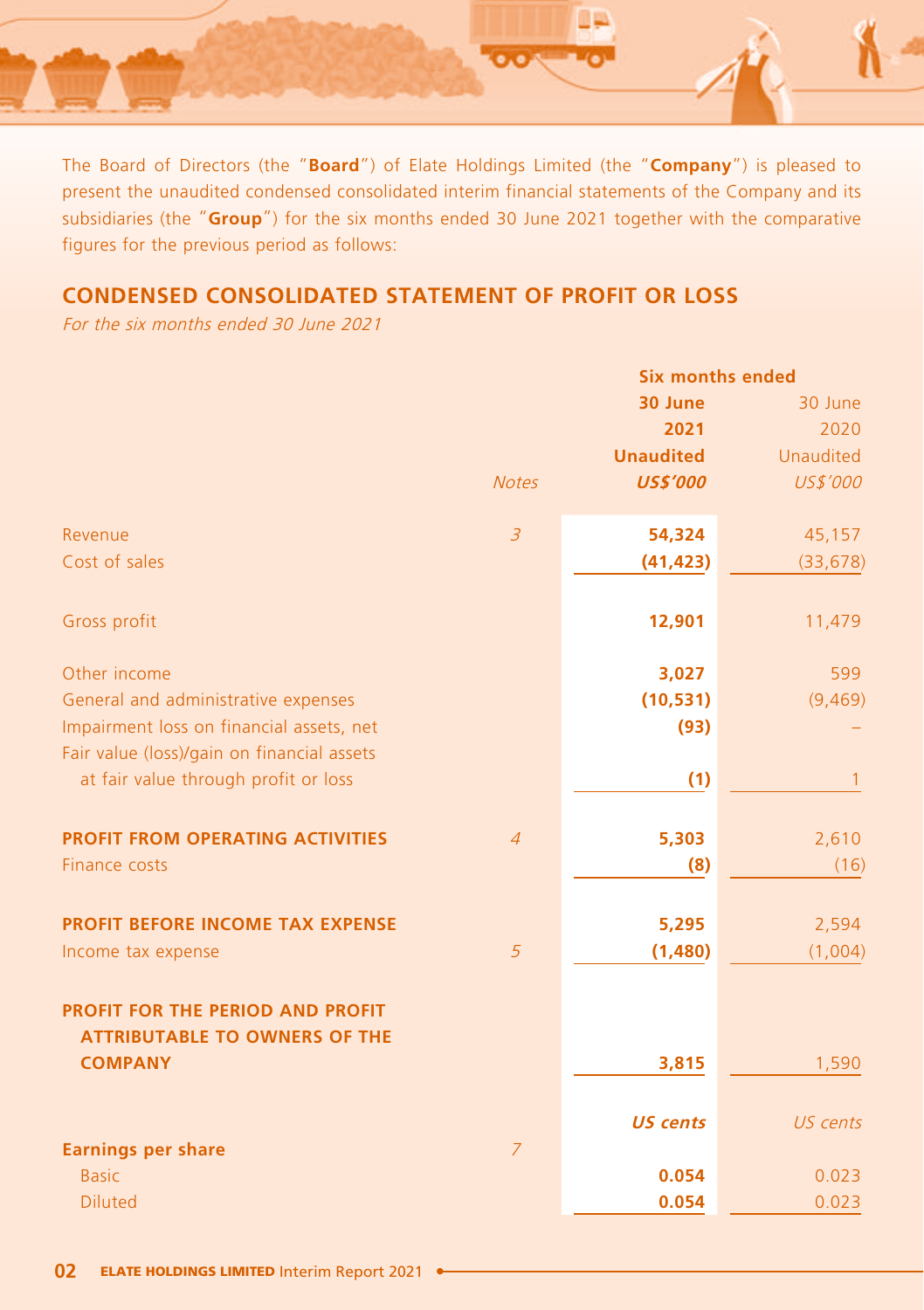# **CONDENSED CONSOLIDATED STATEMENT OF PROFIT OR LOSS AND OTHER COMPREHENSIVE INCOME**

 $-1$ 

For the six months ended 30 June 2021

|                                                               | Six months ended |           |
|---------------------------------------------------------------|------------------|-----------|
|                                                               | 30 June          | 30 June   |
|                                                               | 2021             | 2020      |
|                                                               | <b>Unaudited</b> | Unaudited |
|                                                               | <b>US\$'000</b>  | US\$'000  |
| <b>PROFIT FOR THE PERIOD</b>                                  | 3,815            | 1,590     |
| <b>OTHER COMPREHENSIVE INCOME</b>                             |                  |           |
| Item that may be reclassified subsequently to profit or loss: |                  |           |
| Exchange differences on translation of foreign operations     | 509              | (3, 126)  |
| <b>TOTAL COMPREHENSIVE INCOME FOR THE PERIOD</b>              | 4,324            | (1, 536)  |
|                                                               |                  |           |
| <b>Attributable to:</b>                                       |                  |           |
| Owners of the Company                                         | 4,324            | (1, 536)  |
| Non-controlling interests                                     |                  |           |
| Total comprehensive income for the period                     | 4,324            | (1, 536)  |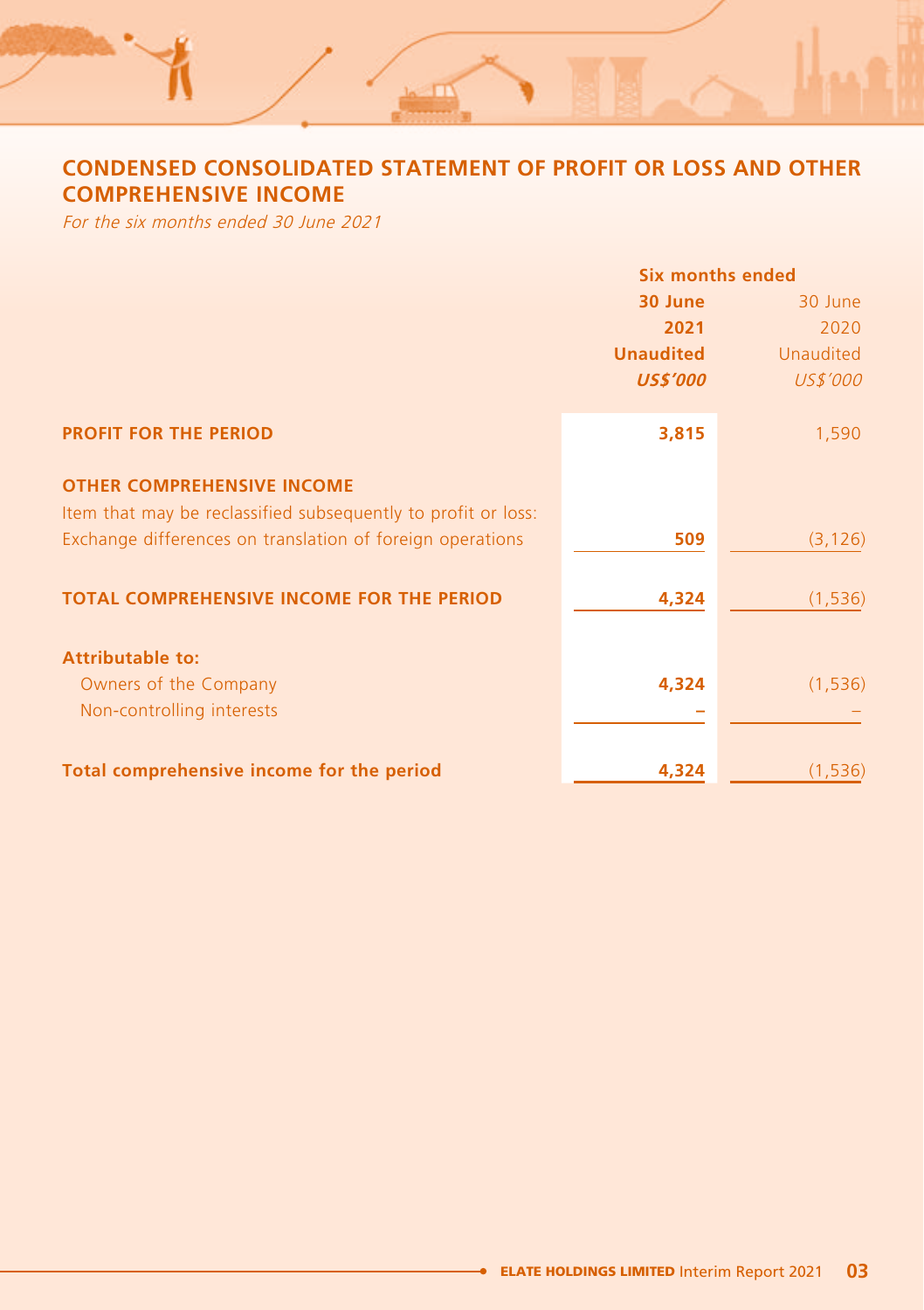

# **CONDENSED CONSOLIDATED STATEMENT OF FINANCIAL POSITION**

As at 30 June 2021

|                                                       |              | 30 June          | 31 December |
|-------------------------------------------------------|--------------|------------------|-------------|
|                                                       |              | 2021             | 2020        |
|                                                       |              | <b>Unaudited</b> | Audited     |
|                                                       | <b>Notes</b> | <b>US\$'000</b>  | US\$'000    |
|                                                       |              |                  |             |
| <b>Non-current assets</b>                             |              |                  |             |
| Property, plant and equipment                         | 8            | 25,649           | 27,093      |
| Investment properties                                 |              | 9,323            | 8,565       |
| Right-of-use assets                                   |              | 977              | 1,076       |
| Intangible assets                                     |              | 420              | 416         |
| Interest in a joint venture                           |              | 2,073            | 1,992       |
|                                                       |              |                  |             |
| <b>Total non-current assets</b>                       |              | 38,442           | 39,142      |
|                                                       |              |                  |             |
| <b>Current assets</b>                                 |              |                  |             |
| Inventories                                           |              | 315,950          | 314,981     |
| Trade receivables                                     | 9            | 25,173           | 20,783      |
| Other receivables, deposits and prepayments           | 10           | 875              | 2,624       |
| Financial assets at fair value through profit or loss | 11           | 163              | 164         |
| Cash and bank balances                                |              | 28,087           | 21,373      |
|                                                       |              |                  |             |
| <b>Total current assets</b>                           |              | 370,248          | 359,925     |
|                                                       |              |                  |             |
| <b>Current liabilities</b>                            |              |                  |             |
| Trade payables                                        | 12           | 8,525            | 7,232       |
| Other payables and accruals                           | 13           | 9,298            | 7,626       |
| Contract liabilities                                  |              | 378              | 90          |
| Lease liabilities                                     |              | 374              | 429         |
| Tax payable                                           |              | 2,831            | 428         |
|                                                       |              |                  |             |
| <b>Total current liabilities</b>                      |              |                  |             |
|                                                       |              | 21,406           | 15,805      |
|                                                       |              |                  |             |
| <b>Net current assets</b>                             |              | 348,842          | 344,120     |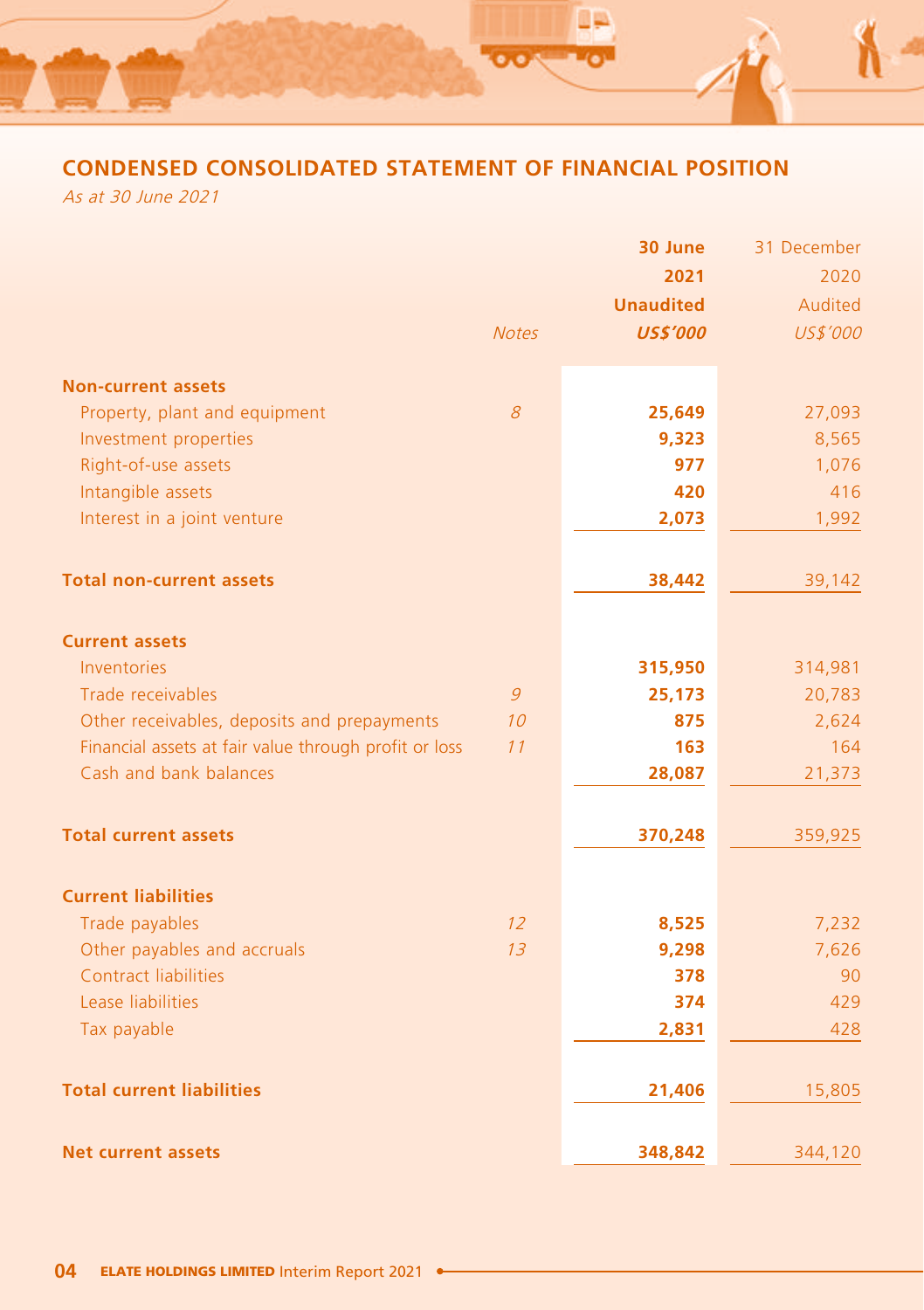# **CONDENSED CONSOLIDATED STATEMENT OF FINANCIAL POSITION**

 $\Box$ 

As at 30 June 2021

|                                              |             | 30 June          | 31 December |
|----------------------------------------------|-------------|------------------|-------------|
|                                              |             | 2021             | 2020        |
|                                              |             | <b>Unaudited</b> | Audited     |
|                                              | <b>Note</b> | <b>US\$'000</b>  | US\$'000    |
| <b>Total assets less current liabilities</b> |             | 387,284          | 383,262     |
| <b>Non-current liabilities</b>               |             |                  |             |
| Leases liabilities                           |             | 357              | 507         |
| Deferred tax liabilities                     |             | 178              | 330         |
| <b>Total non-current liabilities</b>         |             | 535              | 837         |
| <b>NET ASSETS</b>                            |             | 386,749          | 382,425     |
| Capital and reserves attributable to owners  |             |                  |             |
| of the Company                               |             |                  |             |
| Share capital                                | 15          | 607,060          | 607,060     |
| <b>Reserves</b>                              |             | (220, 311)       | (224, 635)  |
| <b>TOTAL EQUITY</b>                          |             | 386,749          | 382,425     |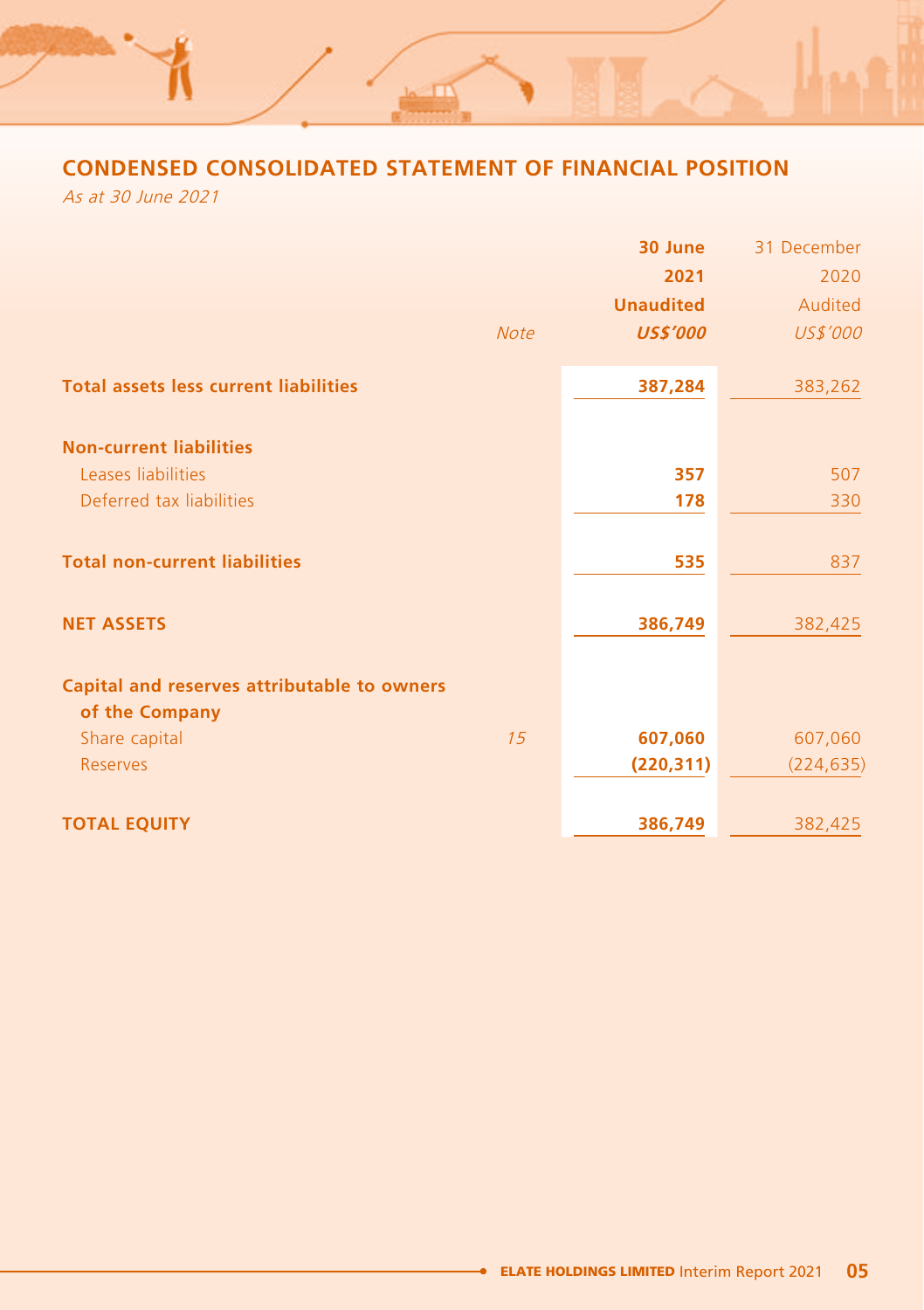

# **CONDENSED CONSOLIDATED STATEMENT OF CHANGES IN EQUITY (UNAUDITED)**

For the six months ended 30 June 2021 (Expressed in US\$'000)

|                                                                    |                         |                               | Attributable to owners of the Company                           |                                          |              |                                         |                        |
|--------------------------------------------------------------------|-------------------------|-------------------------------|-----------------------------------------------------------------|------------------------------------------|--------------|-----------------------------------------|------------------------|
|                                                                    | <b>Share</b><br>capital | <b>Translation</b><br>reserve | reserve                                                         | <b>Revaluation Accumulated</b><br>losses | <b>Total</b> | Non-<br>controlling<br><b>interests</b> | <b>Total</b><br>equity |
| At 1 January 2021                                                  | 607,060                 | 2,393                         | 5,184                                                           | (232, 212)                               | 382,425      |                                         | 382,425                |
| Total comprehensive<br>income for the<br>period                    |                         | 509                           |                                                                 | 3,815                                    | 4,324        |                                         | 4,324                  |
| At 30 June 2021                                                    | 607,060                 | 2,902                         | 5,184                                                           | (228, 397)                               | 386,749      |                                         | 386,749                |
|                                                                    | Share<br>capital        | <b>Translation</b><br>reserve | Attributable to owners of the Company<br>Revaluation<br>reserve | Accumulated<br>losses                    | Total        | Non-<br>controlling<br>interests        | Total<br>equity        |
| At 1 January 2020                                                  | 599,596                 | (223)                         | 5,184                                                           | (235, 186)                               | 369,371      | 6                                       | 369,377                |
| Total comprehensive<br>income for the<br>period                    |                         | (3, 126)                      |                                                                 | 1,590                                    | (1, 536)     |                                         | (1, 536)               |
| Issue of shares upon<br>conversion of<br>convertible<br>debentures | 7,464                   |                               |                                                                 |                                          | 7,464        |                                         | 7,464                  |
| At 30 June 2020                                                    | 607,060                 | (3, 349)                      | 5,184                                                           | (233, 596)                               | 375,299      | 6                                       | 375,305                |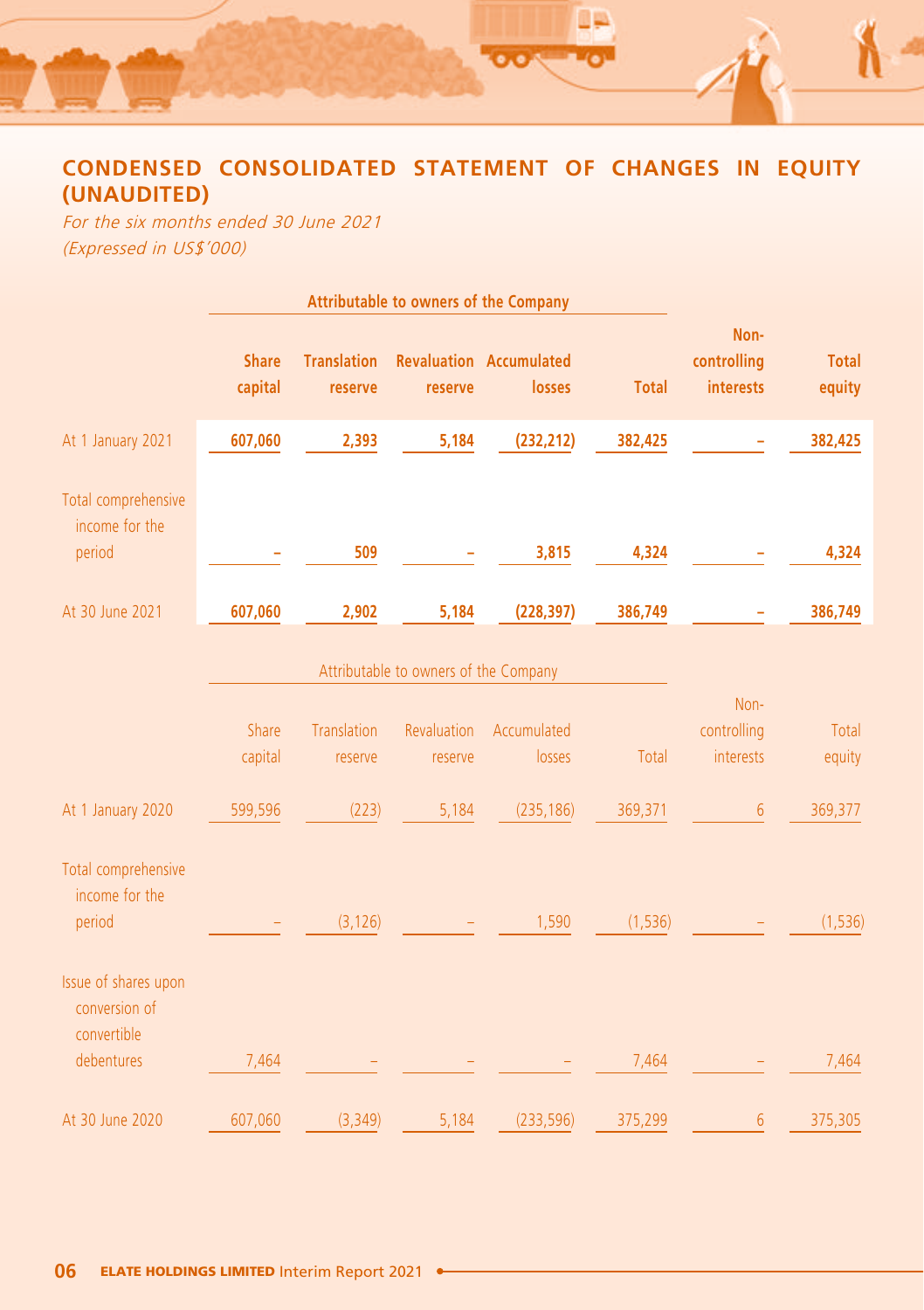# **CONDENSED CONSOLIDATED STATEMENT OF CASH FLOWS**

ਾ

For the six months ended 30 June 2021

|                                                      | Six months ended |                  |  |
|------------------------------------------------------|------------------|------------------|--|
|                                                      | 30 June 2021     | 30 June 2020     |  |
|                                                      | <b>Unaudited</b> | <b>Unaudited</b> |  |
|                                                      | <b>US\$'000</b>  | US\$'000         |  |
| <b>NET CASH FROM OPERATING ACTIVITIES</b>            | 7,051            | 13,652           |  |
| <b>NET CASH USED IN INVESTING ACTIVITIES</b>         | (625)            | (2, 435)         |  |
| <b>CASH FLOW USED IN FINANCING ACTIVITIES</b>        | (221)            | (249)            |  |
| <b>NET INCREASE IN CASH AND</b>                      |                  |                  |  |
| <b>CASH EQUIVALENTS</b>                              | 6,205            | 10,968           |  |
| Cash and cash equivalents at the beginning of period | 21,373           | 11,518           |  |
| Effect of foreign exchange rate changes              | 509              | (3,098)          |  |
| CASH AND CASH EQUIVALENTS AT THE END OF PERIOD       | 28,087           | 19,388           |  |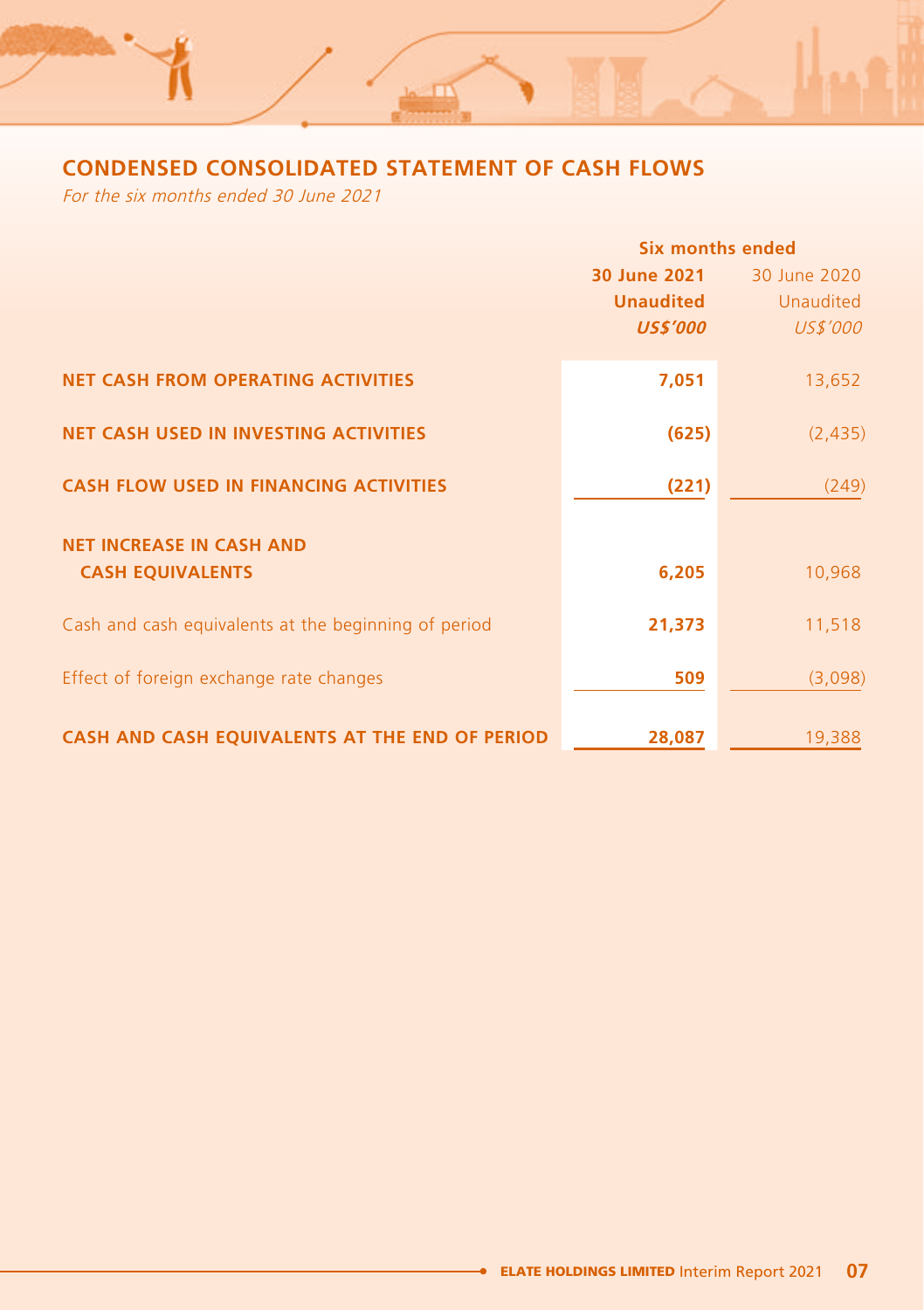

# **NOTES TO THE FINANCIAL STATEMENTS**

#### **1. Basis of Preparation**

The condensed consolidated financial statements for the six months ended 30 June 2021 have been prepared in accordance with Hong Kong Accounting Standard 34 "Interim Financial Reporting" issued by the Hong Kong Institute of Certified Public Accountants (the "HKICPA") as well as with the applicable disclosure requirements of Appendix 16 to the Rules Governing the Listing of Securities on the Stock Exchange (the "Listing Rules").

The condensed consolidated financial statements for the six months ended 30 June 2021 do not include all the information and disclosures required in the annual financial statements, and should be read in conjunction with the Group's annual financial statements for the year ended 31 December 2020.

### **2. Changes in Significant Accounting Policies**

The accounting policies adopted in the preparation of the interim condensed consolidated financial information are consistent with those applied in the preparation of the Group's annual consolidated financial statements for the year ended 31 December 2020, except for the adoption of the following revised Hong Kong Financial Reporting Standards ("HKFRSs") for the first time for the current period's financial information.

| Amendments to HKFRS 9, HKAS 39. | Interest Rate Benchmark Reform - Phase 2              |
|---------------------------------|-------------------------------------------------------|
| HKFRS 7, HKFRS 4 and HKFRS 16   |                                                       |
| Amendment to HKFRS 16           | Covid-19-Related Rent Concessions beyond 30 June 2021 |
|                                 | (early adopted)                                       |

The nature and impact of the revised HKFRSs are described below:

(a) Amendments to HKFRS 9, HKAS 39, HKFRS 7, HKFRS 4 and HKFRS 16 address issues not dealt with in the previous amendments which affect financial reporting when an existing interest rate benchmark is replaced with an alternative risk-free rate ("RFR"). The phase 2 amendments provide a practical expedient to allow the effective interest rate to be updated without adjusting the carrying amount of financial assets and liabilities when accounting for changes in the basis for determining the contractual cash flows of financial assets and liabilities, if the change is a direct consequence of the interest rate benchmark reform and the new basis for determining the contractual cash flows is economically equivalent to the previous basis immediately preceding the change. In addition, the amendments permit changes required by the interest rate benchmark reform to be made to hedge designations and hedge documentation without the hedging relationship being discontinued. Any gains or losses that could arise on transition are dealt with through the normal requirements of HKFRS 9 to measure and recognise hedge ineffectiveness. The amendments also provide a temporary relief to entities from having to meet the separately identifiable requirement when an RFR is designated as a risk component. The relief allows an entity, upon designation of the hedge, to assume that the separately identifiable requirement is met, provided the entity reasonably expects the RFR risk component to become separately identifiable within the next 24 months. Furthermore, the amendments require an entity to disclose additional information to enable users of financial statements to understand the effect of interest rate benchmark reform on an entity's financial instruments and risk management strategy.

During the period ended 30 June 2021, the Group had no interest-bearing bank or other borrowings as at 30 June 2021, therefore no gain or loss has arisen as a result of applying the amendments to these changes.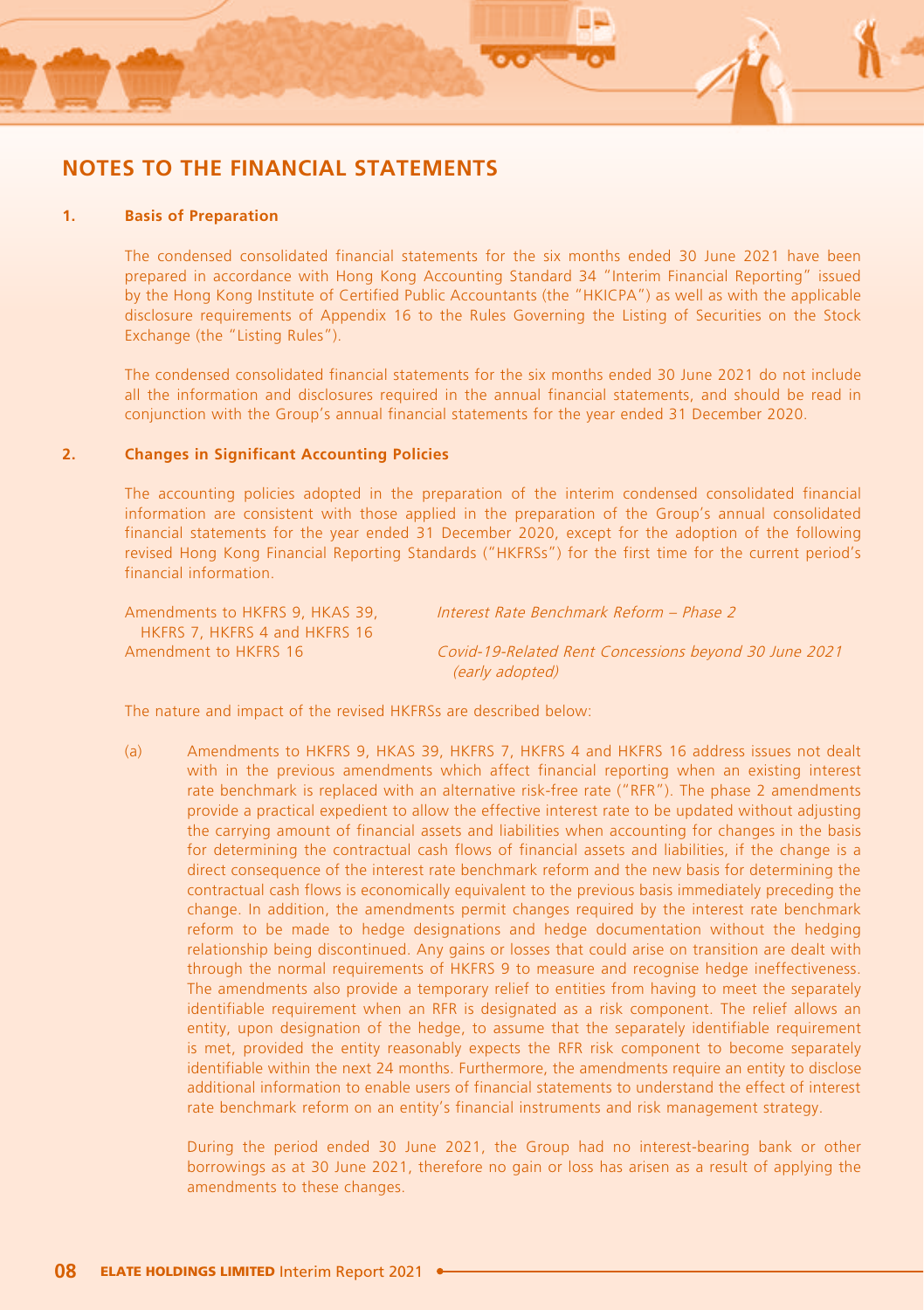(b) Amendment to HKFRS 16 issued in April 2021 extends the availability of the practical expedient for lessees to elect not to apply lease modification accounting for rent concessions arising as a direct consequence of the Coronavirus Disease 2019 ("Covid-19") pandemic by 12 months.

Accordingly, the practical expedient applies to rent concessions for which any reduction in lease payments affects only payments originally due on or before 30 June 2022, provided the other conditions for applying the practical expedient are met. The amendment is effective retrospectively for annual periods beginning on or after 1 April 2021 with any cumulative effect of initially applying the amendment recognised as an adjustment to the opening balance of retained profits at the beginning of the current accounting period. Earlier application is permitted.

During the period ended 30 June 2021, the Group received no rent concession arising as a direct consequence of the Covid-19 pandemic, therefore no impact on financial information of the Group has arisen as a result of applying the amendments to these changes.

#### **3. Revenue and segment information**

Revenue represents revenue from manufacture and sales of graphite products, manufacture and sales of electronic products and design and manufacturing services.

Information regarding the Group's reportable segments as provided to the Group's most senior executive management for the purposes of resource allocation and assessment performance for the six months ended 30 June 2021 and 2020 is set out below:

During the year ended 31 December 2020, the chief operating decision-makers considered that the Group's trading securities did not constitute a business segment as at 31 December 2020 and for the year then ended for the purposes of segment reporting. Accordingly, the segment information for the prior period is represented to conform the year then ended presentation.

### **For the six months ended 30 June 2021**

(Expressed in US\$'000)

|                                                                         | <b>Manufacture</b><br>and sales of<br>graphite<br>products | <b>Manufacture</b><br>and sales of<br>products | <b>Design and</b><br>electronic manufacturing<br>services | <b>Total</b>            |
|-------------------------------------------------------------------------|------------------------------------------------------------|------------------------------------------------|-----------------------------------------------------------|-------------------------|
| Revenue from external customers                                         | 15,697                                                     | 37,732                                         | 895                                                       | 54,324                  |
| Segment results<br>Unallocated income and expenses                      | 2,678                                                      | 3,852                                          | 216                                                       | 6,746<br>(1, 443)       |
| Profit from operating activities<br>Finance costs<br>Income tax expense |                                                            |                                                |                                                           | 5,303<br>(8)<br>(1,480) |
| Profit for the period                                                   |                                                            |                                                |                                                           | 3,815                   |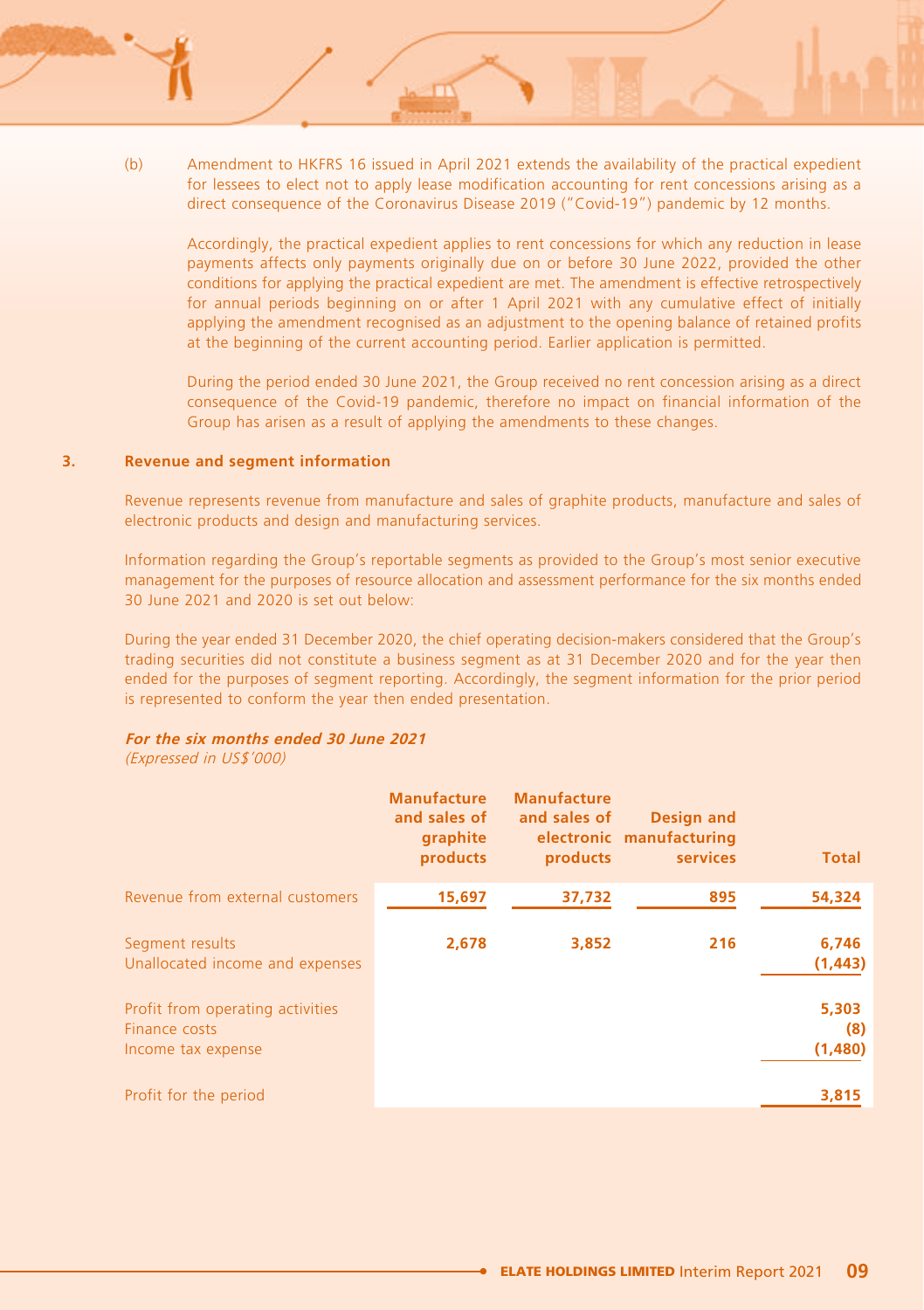### For the six months ended 30 June 2020 (represented) (Expressed in US\$'000)

|                                                                         | Manufacture<br>and sales of<br>graphite<br>products | Manufacture<br>and sales of<br>electronic<br>products | Design and<br>manufacturing<br>services | Total                    |
|-------------------------------------------------------------------------|-----------------------------------------------------|-------------------------------------------------------|-----------------------------------------|--------------------------|
| Revenue from external customers                                         | 4,501                                               | 40,249                                                | 407                                     | 45,157                   |
| Segment results<br>Unallocated income and expenses                      | (1,446)                                             | 5,166                                                 | 129                                     | 3,849<br>(1, 239)        |
| Profit from operating activities<br>Finance costs<br>Income tax expense |                                                     |                                                       |                                         | 2,610<br>(16)<br>(1,004) |
| Profit for the period                                                   |                                                     |                                                       |                                         | 1,590                    |

### **4. Profit from operating activities**

Profit from operating activities is arrived at after charging/(crediting):

|                                                      | <b>Six months ended</b> |                  |
|------------------------------------------------------|-------------------------|------------------|
|                                                      | 30 June                 | 30 June          |
|                                                      | 2021                    | 2020             |
|                                                      | <b>Unaudited</b>        | <b>Unaudited</b> |
|                                                      | <b>US\$'000</b>         | US\$'000         |
|                                                      |                         |                  |
| Depreciation on                                      |                         |                  |
| - owned property, plant and equipment and investment |                         |                  |
| properties                                           | 1,444                   | 1,566            |
| - right-of-use assets                                | 109                     | 190              |
| Interest from amount due from a joint venture        | (81)                    | (27)             |
| Gain on disposal of subsidiaries (Note 6)            |                         | (8)              |

### **5. Income tax expense**

For the six months ended 30 June 2021, Hong Kong profits tax has been provided at the rate of 16.5% on the estimated assessable profits arising in Hong Kong during the period, except for one subsidiary of the Group which is a qualifying entity under the two-tiered profits tax rates regime effective from the year of assessment 2018/2019. The first HK\$2,000,000 of assessable profits of this subsidiary is taxed at 8.25% and the remaining assessable profits are taxed at 16.5%.

For the six months ended 30 June 2020, no provision for Hong Kong profits tax has been made as, in the opinion of the Company's directors, the Group did not have any estimated assessable profits in Hong Kong.

Taxation for overseas subsidiaries is charged at the appropriate current rates of taxation ruling in the relevant countries.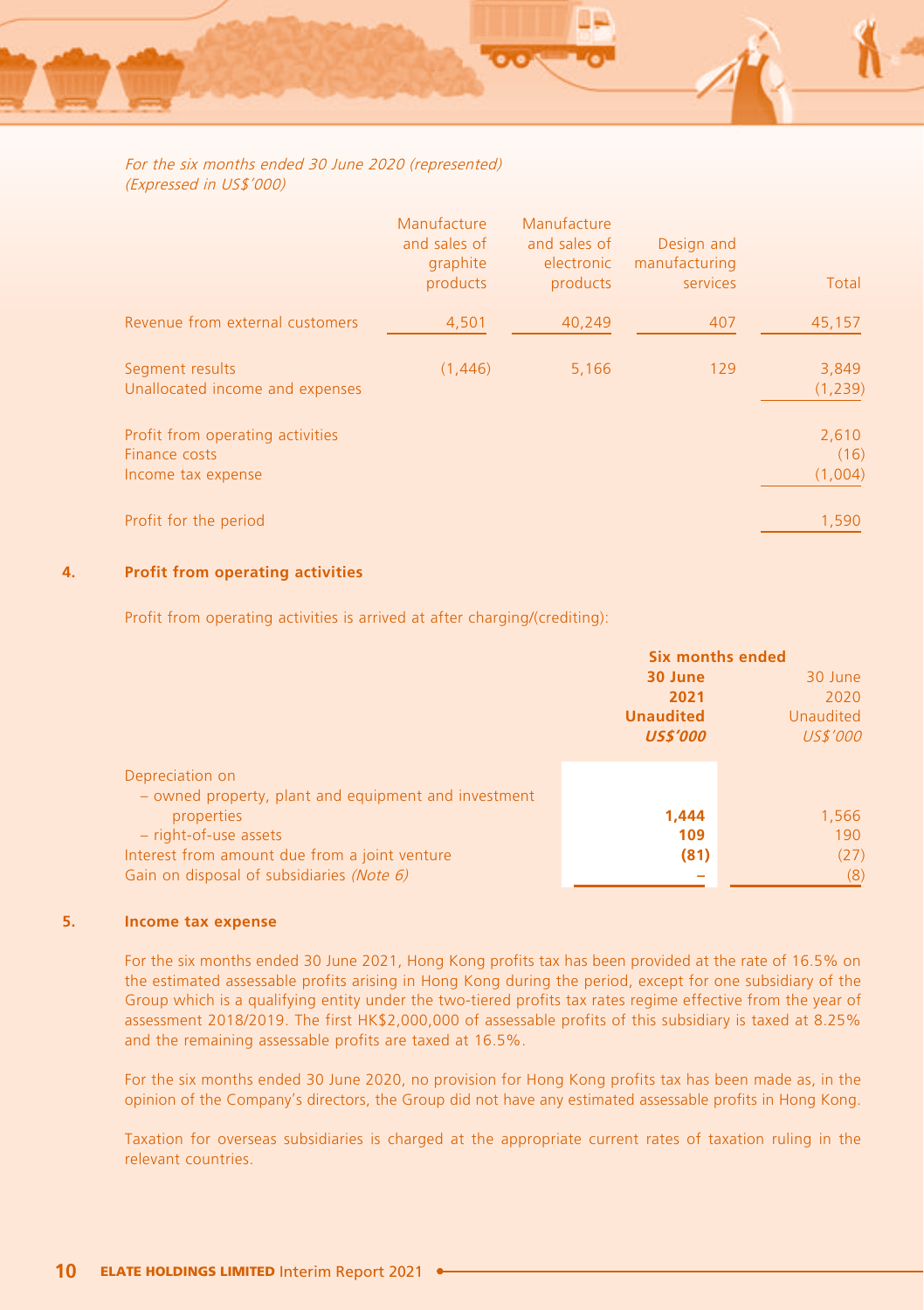### **6. Disposal of subsidiaries**

On 23 April 2020, the Company and China Graphite Limited (the "Purchaser") entered into an agreement, pursuant to which, the Purchaser agreed to acquire the entire share of the Global Select Limited and its subsidiaries (the "GS Group") at a consideration of US\$120,000, which was determined after arm's length negotiations between the Company and the Purchaser, with reference to the net asset value of the GS Group as at 31 March 2020. On 28 April 2020, the disposal of the GS Group was completed and a gain on disposal of subsidiaries of US\$8,000 was recognised in profit or loss.

### **7. Earnings per share**

The calculation of basic and diluted earnings per share is based on the net profit attributable to the owners of the Company for the six months ended 30 June 2021 of US\$3,815,000 (2020: US\$1,590,000), and 7,006,631,478 (2020: 6,865,645,214) weighted average ordinary shares in issue during the period.

Diluted earnings per share is of the same amount as the basic earnings per share as there was no potential dilutive ordinary shares outstanding as at 30 June 2021 and 2020.

### **8. Property, plant and equipment**

During the six months ended 30 June 2021 the Group acquired approximately US\$710,000 (2020: US\$644,000) of property, plant and equipment.

#### **9. Trade receivables**

The ageing analysis of the Group's trade receivables (net of impairment losses) is as follows:

|                                                         | 30 June<br>2021<br><b>Unaudited</b><br><b>US\$'000</b> | 31 December<br>2020<br>Audited<br>US\$'000 |
|---------------------------------------------------------|--------------------------------------------------------|--------------------------------------------|
| $0-30$ days<br>31-60 days<br>61-90 days<br>Over 90 days | 10,972<br>5,220<br>1,632<br>7,349                      | 8,803<br>5,434<br>2,355<br>4,191           |
|                                                         | 25,173                                                 | 20,783                                     |

#### **10. Other receivables, deposits and prepayments**

The analysis of the Group's other receivables, deposits and prepayments is as follows:

|                                | 30 June          | 31 December              |
|--------------------------------|------------------|--------------------------|
|                                | 2021             | 2020                     |
|                                | <b>Unaudited</b> | Audited                  |
|                                | <b>US\$'000</b>  | US\$'000                 |
| Purchase deposits              | 55               | $\overline{\phantom{0}}$ |
| Other deposits and prepayments | 818              | 957                      |
| Other receivables              | 2                | 1,667                    |
|                                |                  |                          |
|                                | 875              | 2,624                    |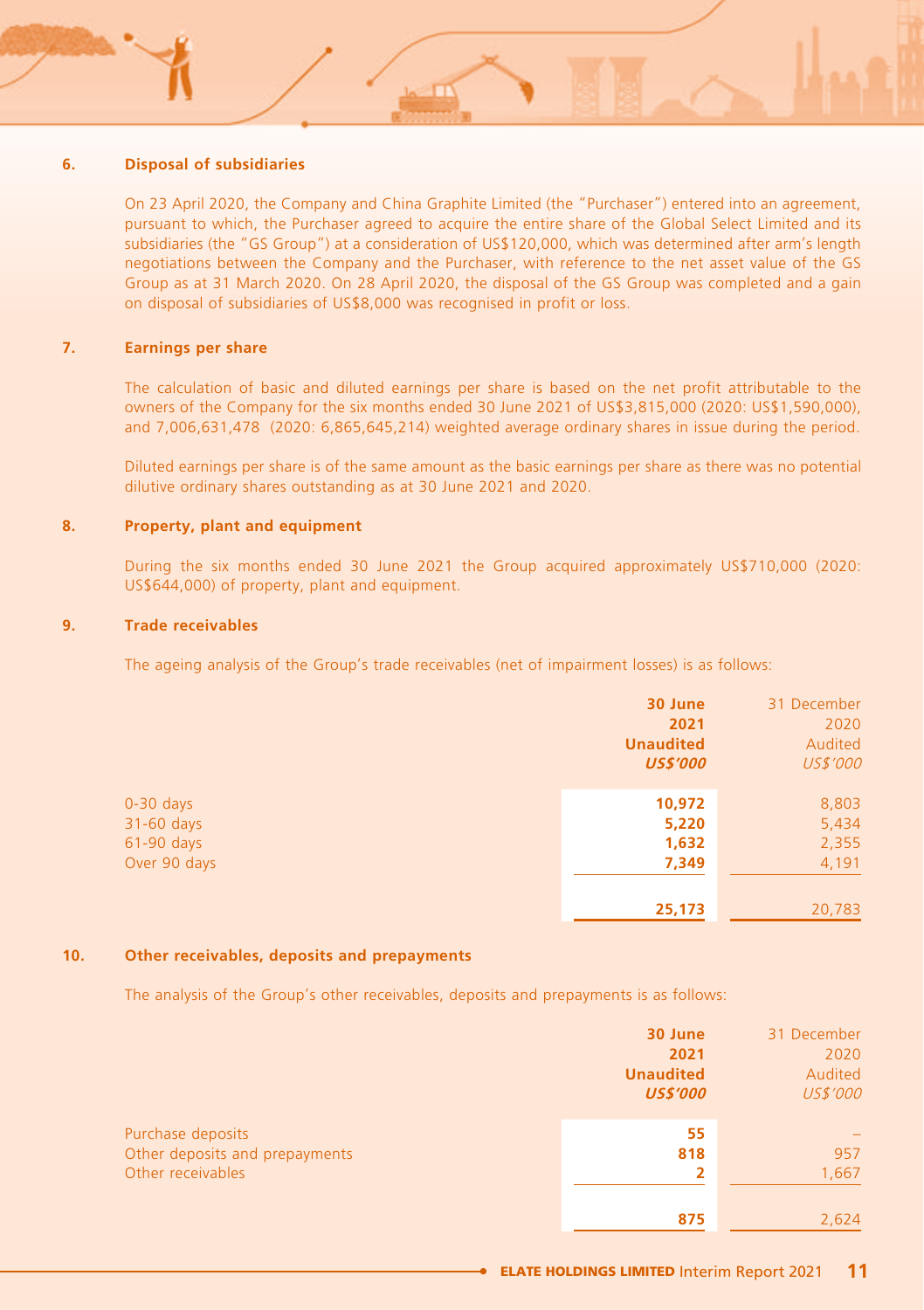

### **11. Financial assets at fair value through profit or loss**

|                         | 30 June<br>2021<br><b>Unaudited</b> | 31 December<br>2020<br>Audited |
|-------------------------|-------------------------------------|--------------------------------|
| Hong Kong listed shares | <b>US\$'000</b><br>163              | US\$'000<br>164                |

The Group is exposed to equity price risk through its investment in those equity securities.

### **12. Trade payables**

The ageing analysis of the Group's trade payables is as follows:

|              | 30 June          | 31 December |
|--------------|------------------|-------------|
|              | 2021             | 2020        |
|              | <b>Unaudited</b> | Audited     |
|              | <b>US\$'000</b>  | US\$'000    |
| $0-30$ days  | 4,539            | 4,815       |
| 31-60 days   | 2,689            | 1,720       |
| 61-90 days   | 918              | 605         |
| Over 90 days | 379              | 92          |
|              | 8,525            | 7,232       |

### **13. Other payables and accruals**

The analysis of the Group's other payables and accruals is as follows:

|                   | 30 June          | 31 December |
|-------------------|------------------|-------------|
|                   | 2021             | 2020        |
|                   | <b>Unaudited</b> | Audited     |
|                   | <b>US\$'000</b>  | US\$'000    |
|                   |                  |             |
| Other payables    | 4,315            | 833         |
| <b>Accruals</b>   | 4,512            | 5,515       |
| Other tax payable | 471              | 1,278       |
|                   |                  |             |
|                   | 9,298            | 7,626       |

### **14. Dividend**

The Directors have decided not to declare any interim dividend for the six months ended 30 June 2021 (2020: Nil).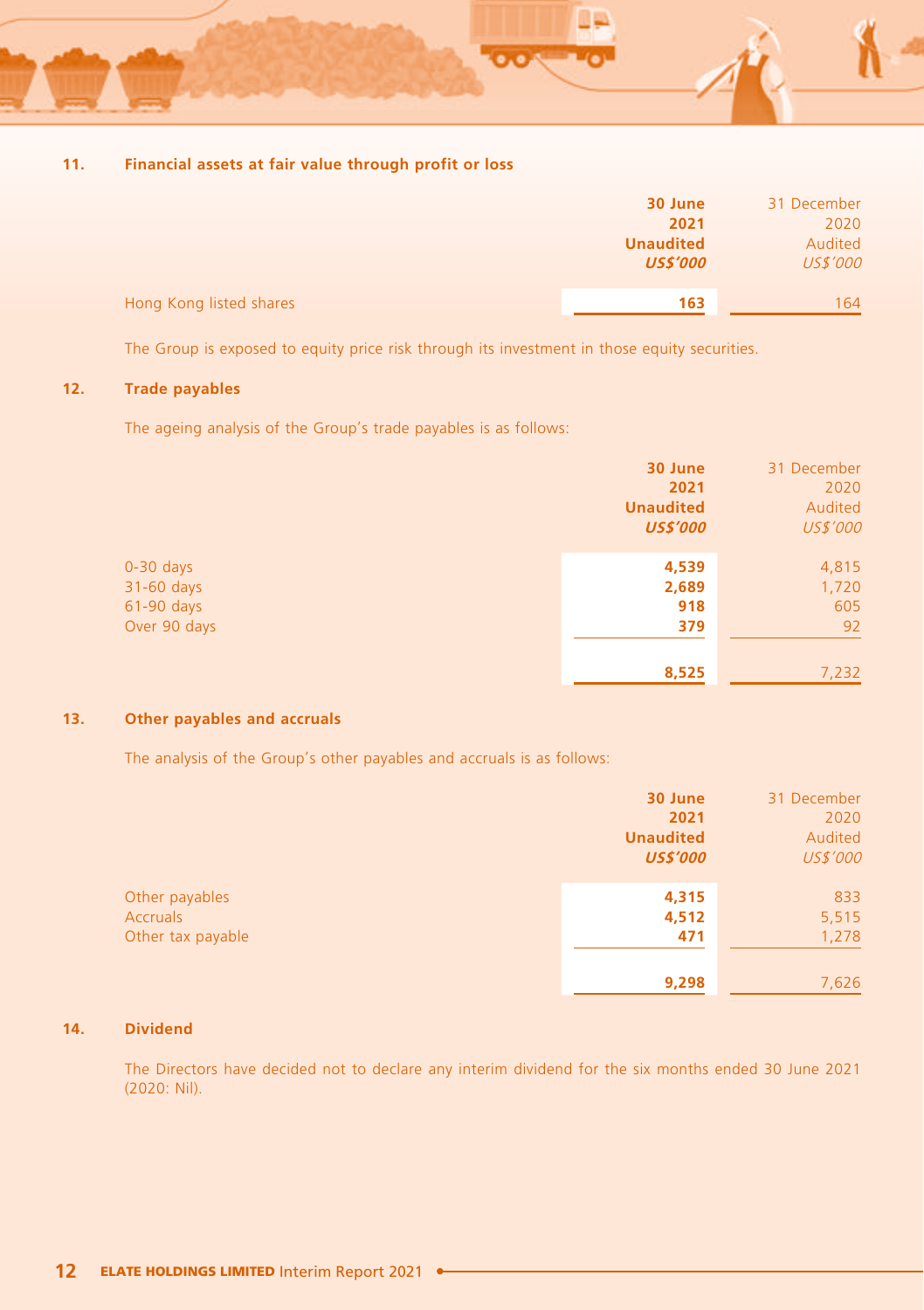### **15. Share capital**

|                                                                                                                        | Number of<br>ordinary<br>shares | <b>Amount</b><br>US\$'000 |
|------------------------------------------------------------------------------------------------------------------------|---------------------------------|---------------------------|
| Issued and fully paid:<br>At 1 January 2020<br>Issues of shares upon conversion of the convertible<br>debenture (note) | 5,985,131,478<br>1,021,500,000  | 599.596<br>7,464          |
| At 31 December 2020 (audited) and 30 June 2021<br>(unaudited)                                                          | 7,006,631,478                   | 607.060                   |

Note:

During the year ended 31 December 2020, 1,021,500,000 ordinary shares were issued by exercising the convertible debentures for an aggregate principal amount, net of expenses, of approximately HK\$58,225,500 (equivalent to approximately US\$7,464,000).

#### **16. Fair value measurement of financial instruments**

#### **Fair value of financial instruments**

The carrying amounts of the Group's financial instruments are as follows:

- (i) The fair value of financial assets with standard terms and conditions and traded on active liquid markets are determined with reference to quoted market prices.
- (ii) The fair value of other financial assets and financial liabilities are determined in accordance with generally accepted pricing models based on discounted cash flow analysis using prices or rates from observable current market transactions as input.
- (iii) The carrying value of bank and cash balances, trade and other receivables, trade and other payables are assumed to approximate their fair values due to the short term maturities of these assets and liabilities.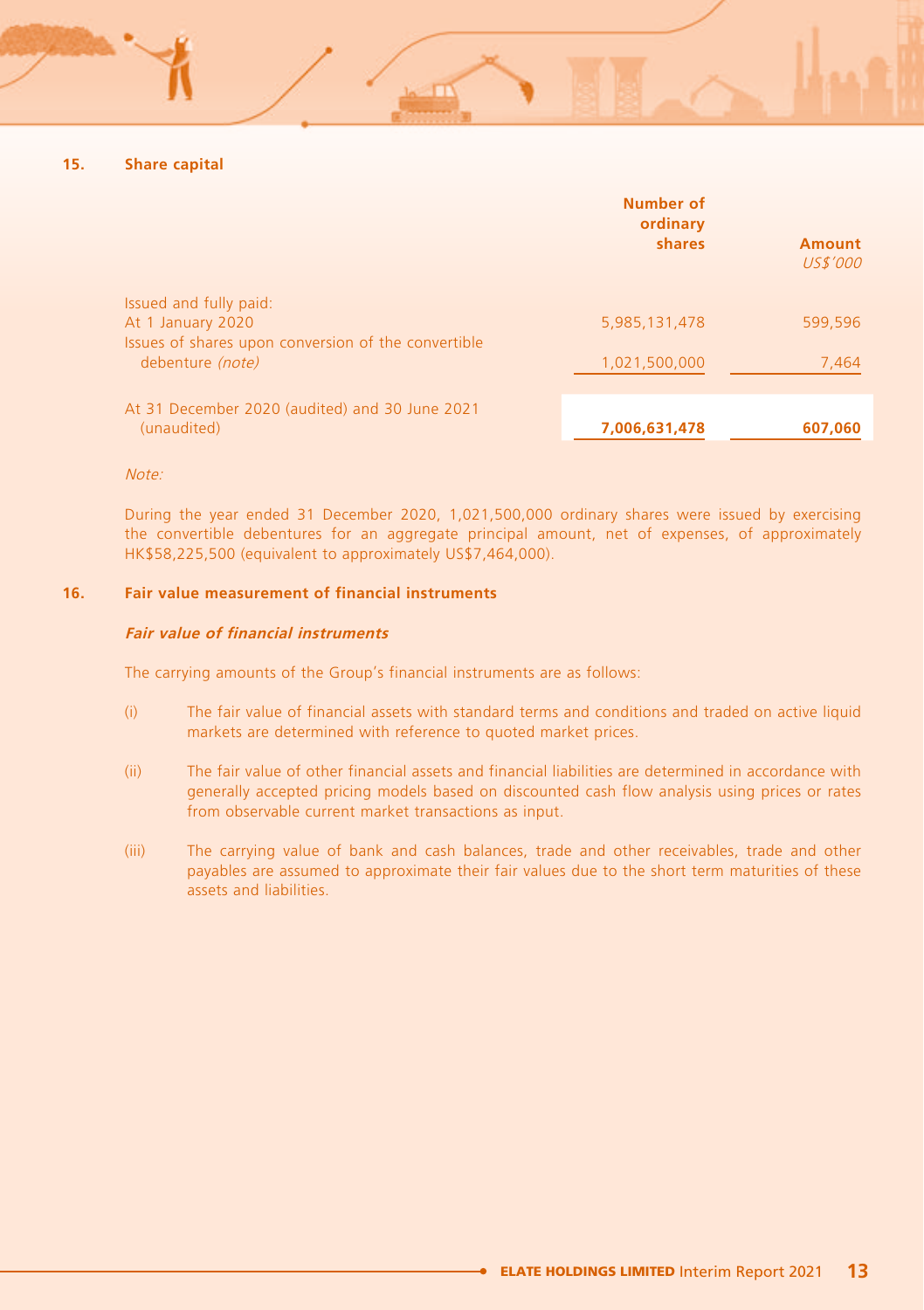

#### **Fair value measurement recognised in the consolidated financial statements**

The following table provides an analysis of financial instruments that are measured subsequent to initial recognition at fair value, grouped into level 1 to 3 based on the degree to which the fair value is observable:

- Level 1 fair values measurement are those derived from quoted prices (unadjusted) in active markets for identical assets or liabilities;
- Level 2 fair values measurement are those derived from inputs other than quoted prices include within level 1 that are observable for the asset or liability, either directly (i.e. as prices) or indirectly (i.e. derived from prices); and
- Level 3 fair values measurement are those derived from valuation techniques that include inputs for the assets or liability that are not based on observable market data (unobservable inputs).

|                                                                                                | Level 1<br><b>US\$'000</b> | Level 2<br><b>US\$'000</b>     | Level 3<br><b>US\$'000</b> | 30 June 2021<br>Total<br><b>Unaudited</b><br><b>US\$'000</b> |
|------------------------------------------------------------------------------------------------|----------------------------|--------------------------------|----------------------------|--------------------------------------------------------------|
| Recurring fair value measurements:<br>Financial assets at fair value through<br>profit or loss | 163                        |                                |                            | 163                                                          |
|                                                                                                | Level 1<br>US\$'000        | Level <sub>2</sub><br>US\$'000 | Level 3<br>US\$'000        | 31 December 2020<br>Total<br>Audited<br>US\$'000             |
| Recurring fair value measurements:<br>Financial assets at fair value through<br>profit or loss | 164                        |                                |                            | 164                                                          |

During the period, the Group's policy is to recognise transfers into and out of fair value hierarchy levels as of the date of the event or change in circumstances that caused the transfer.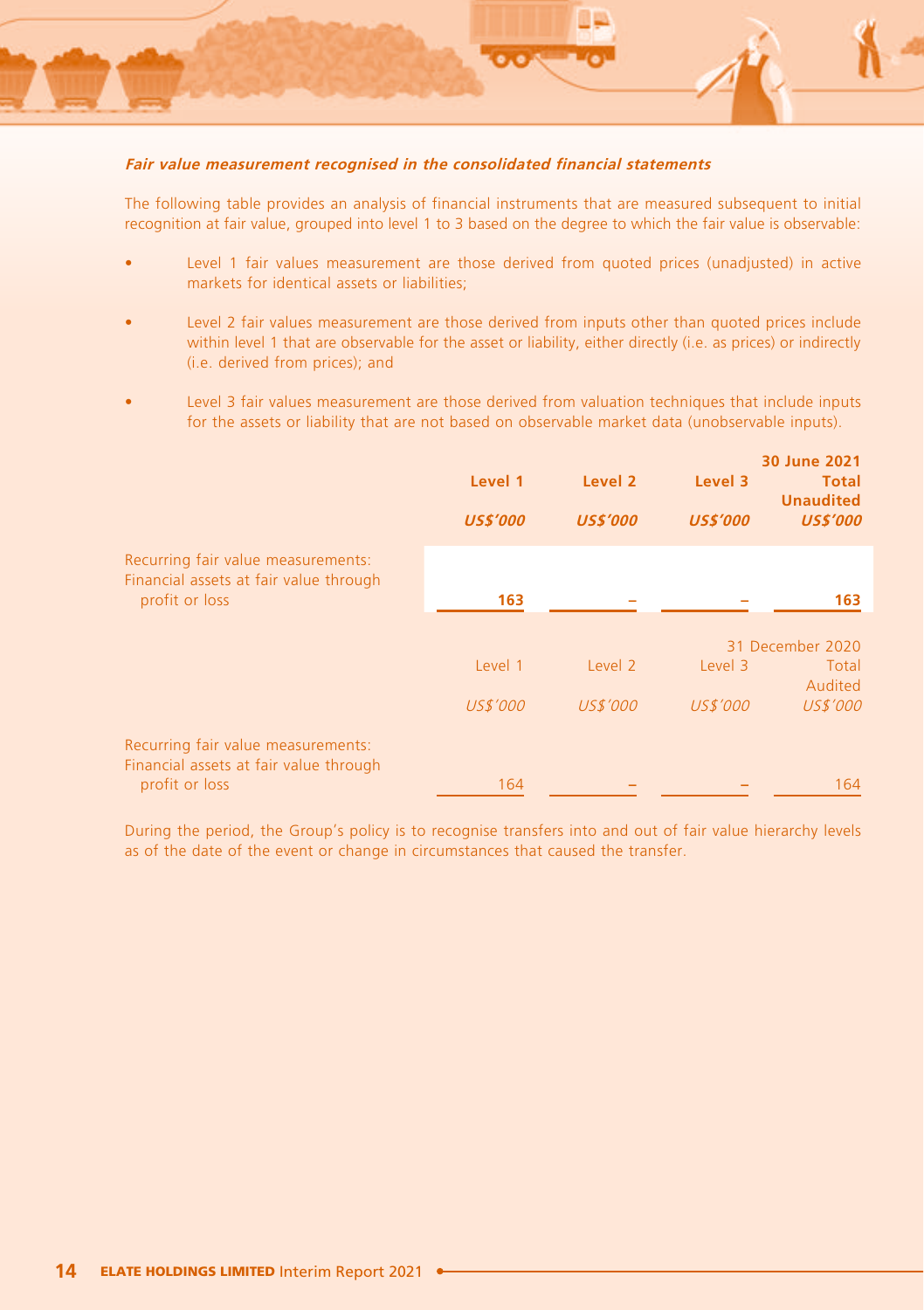### **17. Compensation of Key Management Personnel**

Remuneration for key management personnel of the Group, including amounts paid to the Company's executive directors and certain of the highest paid employees, is as follows:

|                                           | Six months ended |          |
|-------------------------------------------|------------------|----------|
|                                           | 30 June          | 30 June  |
|                                           | 2021             | 2020     |
|                                           | <b>US\$'000</b>  | US\$'000 |
|                                           |                  |          |
| Salaries, allowances and benefits in kind | 926              | 275.     |

### **18. Related party transactions**

Saved as disclosed elsewhere in the condensed consolidated interim financial statement, the Group has not entered into other material related party transaction for the six months ended 30 June 2021 and 2020.

#### **19. Approval of the Condensed Consolidated Interim Financial Statements**

The Board of Directors of the Company approved the condensed consolidated interim financial statements on 30 August 2021.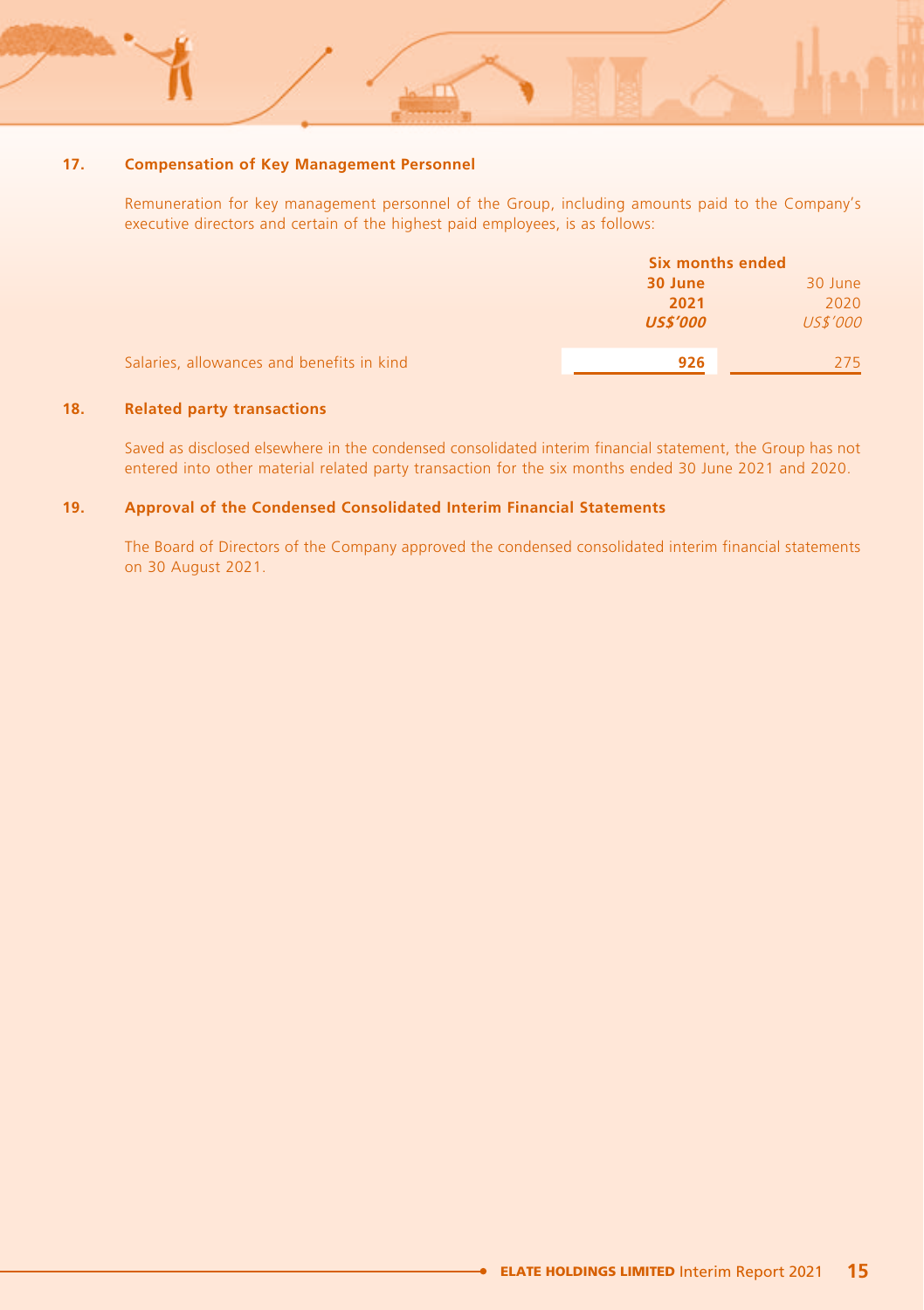# **MANAGEMENT'S DISCUSSION AND ANALYSIS OF FINANCIAL CONDITION AND RESULTS OF OPERATIONS**

(In this review, all the "\$" refers to the legal currency of the United States of America, unless otherwise specified)

For the six months ended 30 June 2021, the revenue of the Group was approximately \$54.3 million, an increase of approximately \$9.1 million, or 20.1%, as compared to approximately \$45.2 million for the same period of prior year. The net profit attributable to owners was approximately \$3.8 million, as compared to net profit of approximately \$1.6 million, for the same period of the prior year. As at 30 June 2021, the total assets of the Group were approximately \$408.7 million, as compared to approximately \$399.1 million at 31 December 2020, and the net assets of the Group were approximately \$386.7 million at 30 June 2021, as compared to approximately \$382.4 million at 31 December 2020.

### **Business Review**

The Group's businesses primarily consist of (i) manufacture and sales of graphite products worldwide, (ii) manufacture and sales of electronic products in the United Kingdom (the "UK"), and (iii) development of multi-media production and movie making.

The Company has been engaged in the manufacture and sales of graphite products worldwide for more than a decade. The graphite business operations are considered as the Company's main path for profit growth. The customers include steel mills, lithium battery companies, refractory material companies and users of graphite products in China and around the world.

The Company's electronic manufacturing services are operated by its wholly-owned subsidiary Axiom Manufacturing Services Limited in the UK ("Axiom"). Axiom offers comprehensive contract manufacturing services, from design of electronic products to manufacturing, to the medical, national defense, transportation, aerospace, security, maritime and natural gas industries and other sectors. The electronic products of contract manufacturing and design are usually labeled with customers' brand names. Axiom's customers are mainly located in the UK.

The Company's cultural and multi-media business operations include motion picture production, television and online programming, and introduction of valuable foreign movies to Mainland China, etc.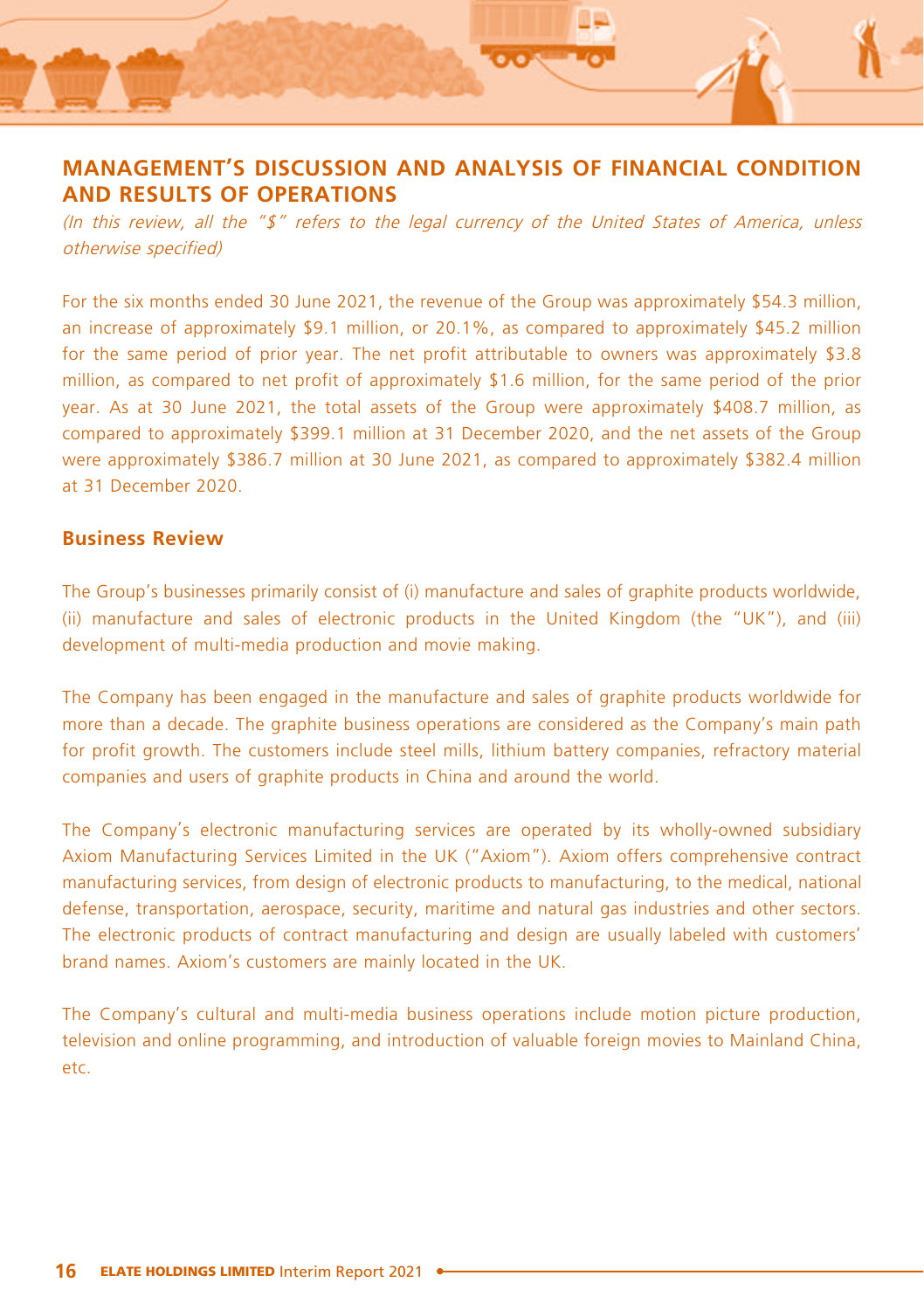# **Graphite Operations**

The Company has been engaged in graphite business for more than a decade. Graphite is widely used in aerospace, steel, automobile, electric vehicle, battery and lubricant industries. On the one hand, as a nonrenewable mineral resource, graphite deposits in the world are limited and diminishing. On the other hand, since Andre Geim and Konstantin Novoselov received their Nobel Prize in 2010 for their discovery of the unique properties of graphene, the demand for graphite as a strategic material has been increased. Fourteen materials including graphite and rare earth elements are viewed as key materials.

The Company considers the graphite business as its main development focus for profit growth. In 2017, the Company began to build its graphite production lines and a warehouse in Madagascar, Africa, where the Company holds a large amount of graphite ore inventory. The graphite production lines of the Company are fully in operation.

### **Disposal of Subsidiaries**

In order to strategically restructure its companies in the Group and to make it operate more effective, in April 2020, the Company disposed of the entire equity interest in the GS Group. The companies in the GS Group were wholly-owned subsidiaries of the Company. Some of them have been dormant for a period of time and others were previously involved in certain graphite business in Liaoning Province and Heilongjiang Province in China, which has little operations now. The consideration was \$120,000, which was determined after arm's length negotiations between the Company and the Purchaser, with reference to the net asset value of the GS Group as at 31 March 2020. As at 31 March 2020, the unaudited consolidated net assets of the GS Group were approximately \$111,900.

The disposal did not constitute a discontinued operation as it did not represent a separate major line of business or a geographical area of the Group, and would not have any significant impact on overall business operations of the Group. On one hand, the companies in the GS Group were either without businesses or whose business, if any, were transferred to other business entity of the Group; on the other hand, pursuant to the agreement, the Purchaser shall purchase assets and assume, be responsible for and pay, perform and discharge when due to assume, any and all of the liabilities of the GS Group.

The sale proceeds of approximately \$120,000 were used as general working capital of the Company. As a result of this disposal, the Group recorded a gain on disposal of approximately \$8,000. After the completion of the disposal, each of the subsidiaries of the GS Group was ceased as a subsidiary of the Company.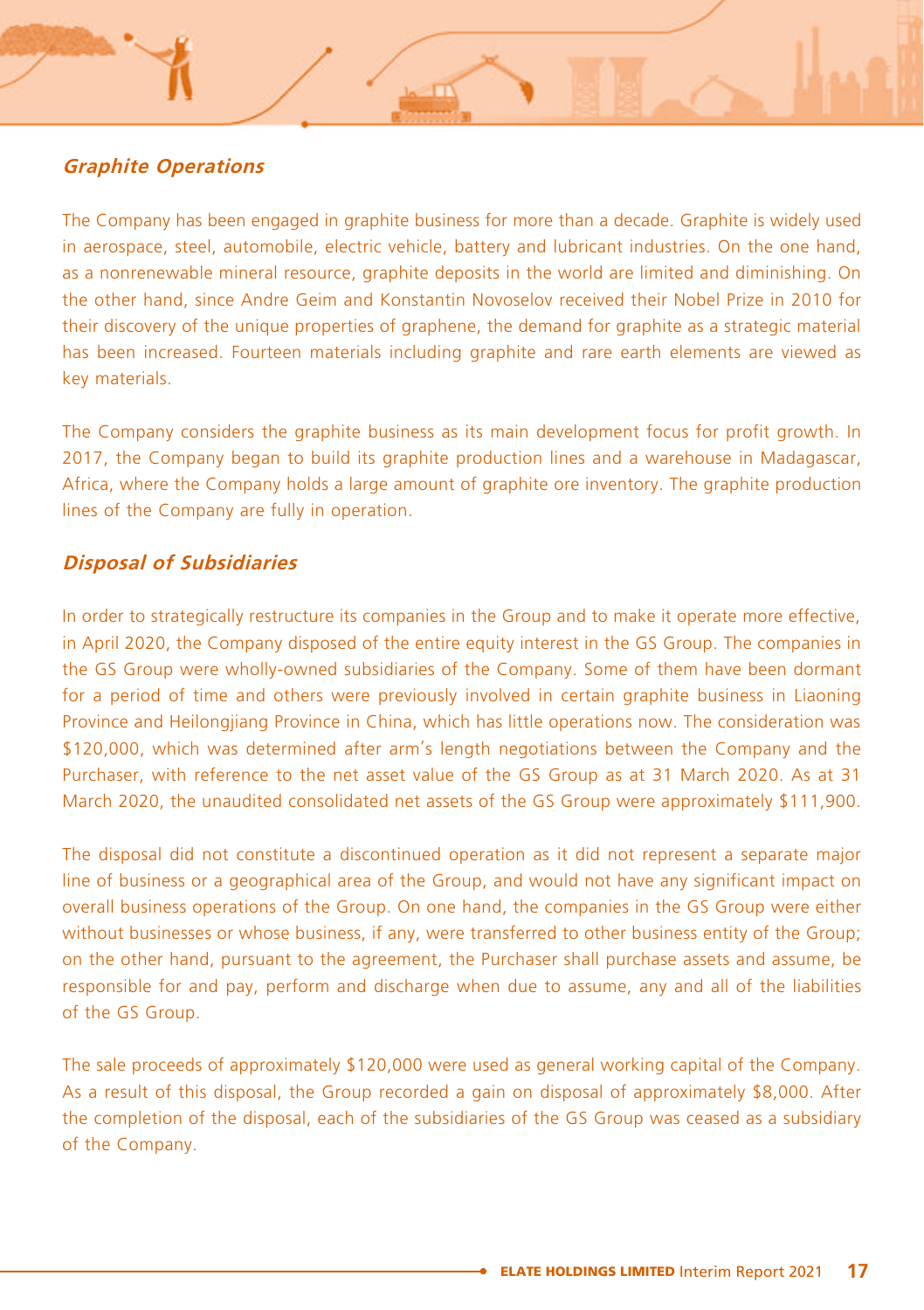

# **Impact of Covid-19 Pandemic**

The global pandemic of Covid-19 has created significant disruption and uncertainty to the business operations throughout the world. The pandemic has resulted in government authorities and businesses around the world implementing numerous measures intended to contain and limit the spread of Covid-19, including travel restrictions, border closures, quarantines, shelter-in-place and lock-down orders, mask and social distancing requirements, and business limitations and shutdowns. These measures have negatively impacted consumer and business spending and payments activity generally and have significantly contributed to deteriorating macroeconomic conditions.

The outbreak of Covid-19 has had a mixed-impact on our businesses. During the 2020 financial year, in response to the impact of the Covid-19 pandemic, some of our graphite product customers have curtailed or modified their business activities, which resulted in weakened customer demand for our products along with lower product prices. The spread of Covid-19 has also caused us to make modifications to our construction timeframe of graphite production lines in Madagascar. Nevertheless, our electronic manufacturing services business in the United Kingdom, Axiom, has seen overall growth during 2020, mainly due to its participation in the UK Government's Covid-19 Ventilator Challenge, which saw demand from an existing customer increase significantly during the middle of 2020. The positive financial results of our Axiom operations partially offset the negative impacts of Covid-19 on our graphite operation results for the financial year of 2020.

For the six months ended 30 June 2021, due to more and more people getting the Covid-19 vaccine, the easing of the epidemic, and gradually economy recovery from the Covid-19 pandemic, we have seen some recovery recently in demand for our graphite products. We generated more revenue from our graphite production for the six months ended 30 June 2021 but earned less from our electronics manufacturing service operation because during this period there were no special orders for ventilators for the UK's battle against the Covid-19 pandemic.

The extent of the impact of the Covid-19 pandemic on our business will depend largely on further developments, including the duration, spread and severity of the outbreak, the distribution, public acceptance, and widespread use and effectiveness of vaccines against Covid-19 and the actions taken to contain the spread of the disease or mitigate its impact. We will continue to monitor this dynamic situation, including guidance and regulations issued by the governmental authorities around the world. Considering the continually evolving nature of the Covid-19 outbreak, we are not able currently to estimate the ultimate effect of the pandemic on our business, results of operations or financial condition in the future.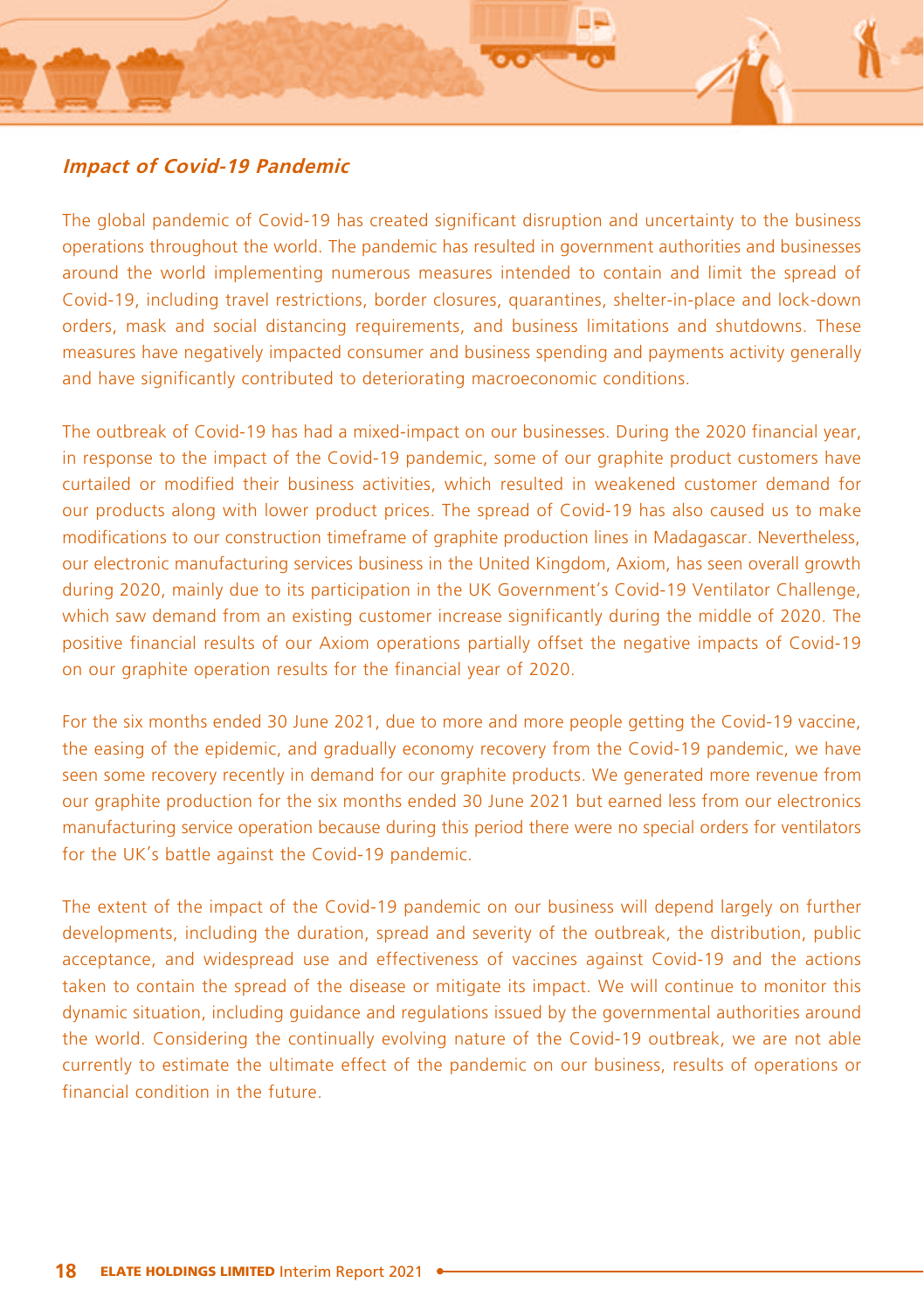# **Results of Operations**

For the six months ended 30 June 2021, the Group's turnover was approximately \$54.3 million, an increase of approximately \$9.1 million, or 20.1%, as compared to approximately \$45.2 million for the same period of the last year.

The turnover of the Group's graphite operations for the six months ended 30 June 2021 was approximately \$15.7 million as compared to approximately \$4.5 million for the same period of the last year, an increase of 248.9%. The increase in sales of our graphite products was primarily attributable to the following two reasons: (1) increased demand and selling price of our graphite products due to worldwide gradually economic recovery from the Covid-19 pandemic; and (2) the Company's increased production capacity because the production lines the Company built in the last two years has started to produce the products.

For the six months ended 30 June 2021, the turnover of the Group's electronics manufacturing service operation was approximately \$37.7 million, representing a decrease of approximately \$2.5 million, or 6.2%, as compared to approximately \$40.2 million for the same period of the last year. The decrease in electronics manufacturing service revenue was primarily because there was a large special order in the first half 2020 for ventilators produced to support the UK government in its battle against the Covid-19 pandemic. Excluding this, for the six months ended 30 June 2021, Group's electronics manufacturing service operation performed well.

### **Outlook**

In the Covid-19 challenging and dynamic circumstances, from an operational perspective, our businesses, including our graphite operations and electronic manufacturing services, have remained open and currently we do not have any plans to close any of our business operations because of the Covid-19 pandemic. However, due to the Covid-19 pandemic, we have taken preventative measures related to graphite market due to weakened customer demand. We will continue to work to protect our employees and the public, maintain business continuity and sustain our operations. While we have seen some recovery recently in demand for graphite products, due to the recent surging cases of the highly contagious Delta variant of the Covid-19, the speed with which the coronavirus situation is developing and evolving and the uncertainty of its duration and the timing of recovery, we are not able at this time to predict the extent to which the Covid-19 pandemic may have a material effect on our graphite business, its financial positions, and results of operations.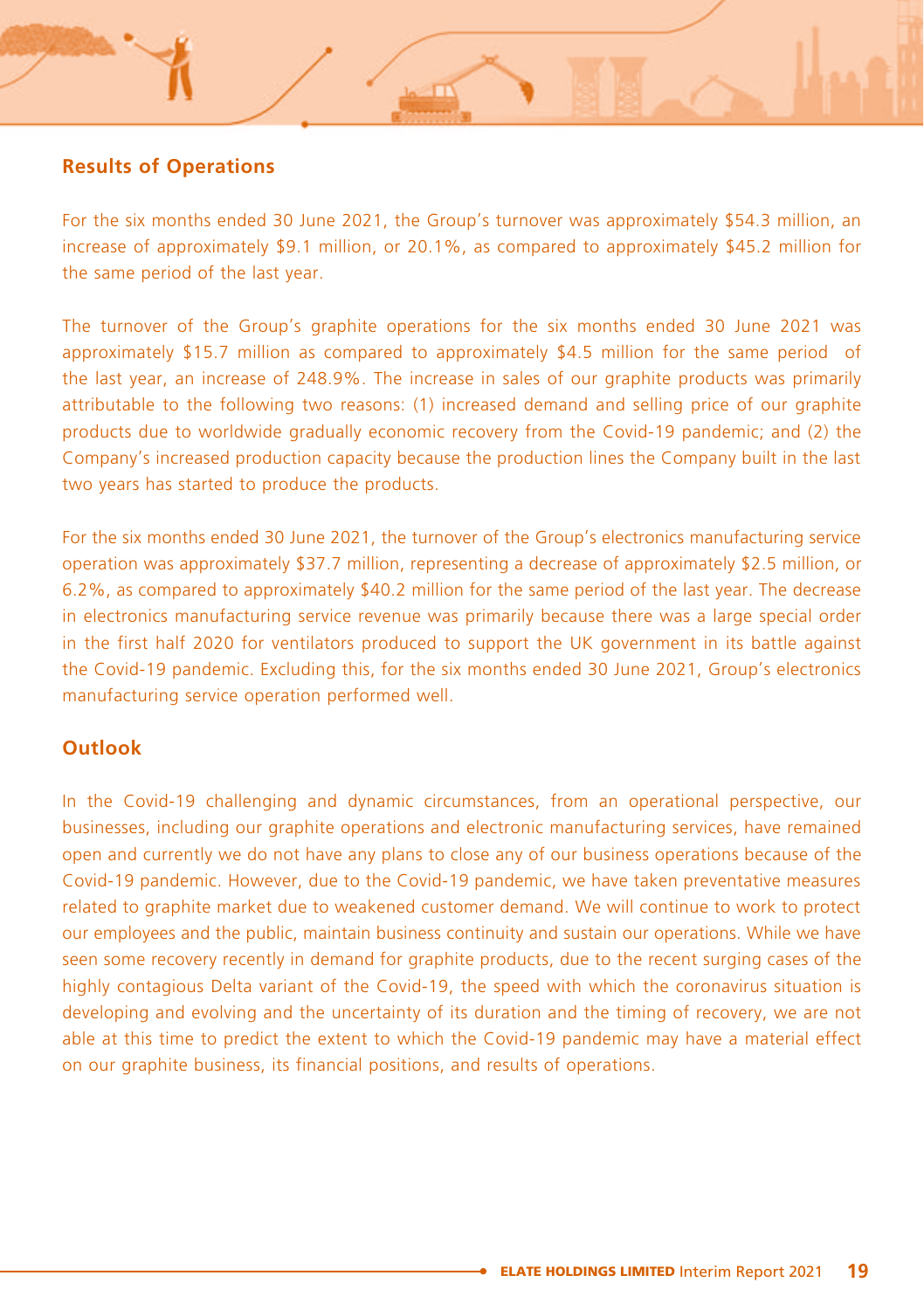

As the Axiom business supplies electronics to many different market sectors, it has meant that the business has not been adversely impacted by the worldwide Covid-19 pandemic and has seen overall growth. While some sectors have seen an uplift other have slowed, with the main growth being seen in the medical sector which has resulted in turnover increasing by more than 20% in 2020 due to its participation in the UK Government's Covid-19 Ventilator Challenge, which saw demand from an existing customer increase significantly during the middle of 2020. Axiom did however see some medium and smaller size customers request that the manufacture of product ordered in 2020 be delayed until 2021, the impact of this along with increased demand across a range of sectors from existing customers in 2021 will mean that Axiom will start 2021 with its strongest open order book to date. Management therefore is not expecting a significant downturn due to the ongoing Covid-19 pandemic, and believe the levels seen in 2020 will continue into 2021.

# **Liquidity and Financial Resources**

The Group's operations are primarily funded by cash flows from its operations and from issuance of convertible debentures of the Company. At 30 June 2021, the Group's cash and bank balances were approximately \$28.1 million as compared to approximately \$21.4 million as at 31 December 2020. As at 30 June 2021, the Group recorded net current assets of approximately \$348.8 million (31 December 2020: \$344.1 million). The Group had no bank borrowings as at 30 June 2021. As at 30 June 2021, the Group's gearing ratio, calculated as the lease liabilities divided by the amount of total equity, was 0.2% (31 December 2020: 0.2%).

On 25 April 2018, the Company entered into a subscription agreement with China Minerals International Limited for an aggregate amount of HK\$600 million (net HK\$569 million after expenses) 0% interest convertible debentures due on 25 April 2028 for the purpose of building graphite production lines in Madagascar.

By 30 June 2021, the Company has utilized approximately HK\$73,494,000 (approximately US\$9,422,400). The detailed breakdown and description of the proceeds that were used are as below:

| Plant and Warehouse                   | HK\$21,796,600 | US\$2,794,700 |
|---------------------------------------|----------------|---------------|
| <b>Production lines</b>               | 32,227,000     | 4,131,600     |
| Pipeline, transport and loading tools | 12,383,000     | 1,588,000     |
| <b>Wages</b>                          | 1,560,000      | 200,000       |
| <b>Others</b>                         | 5,527,400      | 708,100       |
| Total                                 | HK\$73,494,000 | US\$9,422,400 |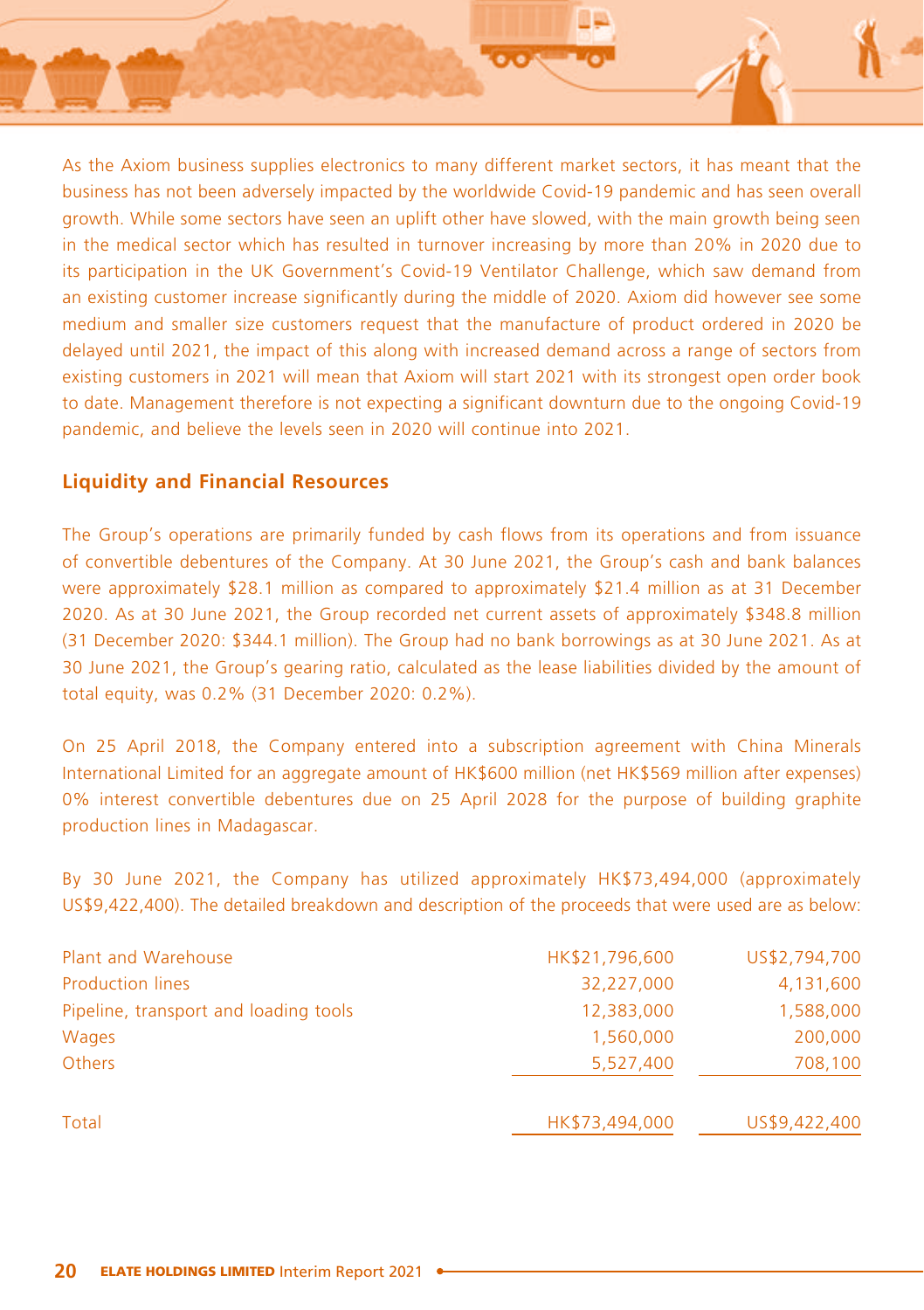The unutilized proceeds of approximately HK\$495,506,000 (approximately US\$63,526,410) are planned to be used in 2021-2024. A detailed breakdown and description of the intended use of the unutilized proceeds are as below:

| Plant and Warehouse                   | HK\$72,503,400  | US\$9,295,300  |
|---------------------------------------|-----------------|----------------|
| <b>Production lines</b>               | 194,153,000     | 24,891,400     |
| Pipeline, transport and loading tools | 131,820,000     | 16,900,000     |
| Road building                         | 31,200,000      | 4,000,000      |
| <b>Wages</b>                          | 33,540,000      | 4,300,000      |
| <b>Others</b>                         | 32,289,600      | 4,139,710      |
| Total                                 | HK\$495,506,000 | US\$63,526,410 |

The outbreak of Covid-19 has significantly increased economic and demand uncertainty across the world, and the spread of the Delta coronavirus variant continued to cloud the outlook for the economy. Consequently, the Company has taken certain measures to help mitigate the effects of Covid-19, including modifying its construction timeframe of graphite production lines in Madagascar. As a result, the Company did not use up its production line construction funds as previously planned. The Company will continue closely to monitor the economic impacts of the current global Covid-19 pandemic and other factors and aim to remain flexible and to optimize and grow our business operations as appropriate. Except the modified timeframe due to the outbreak of Covid-19, there were no material changes for the use of proceeds.

# **Indebtedness**

As at  $30 \text{ lune } 2021$ :

- The Company did not have any bank borrowings or committed bank facilities;
- The Company did not have any borrowing from any related parties; and
- The Company did not have any bank overdrafts.

As at 30 June 2021 and up to the date of this report, there has been no material adverse change to the indebtedness of the Group.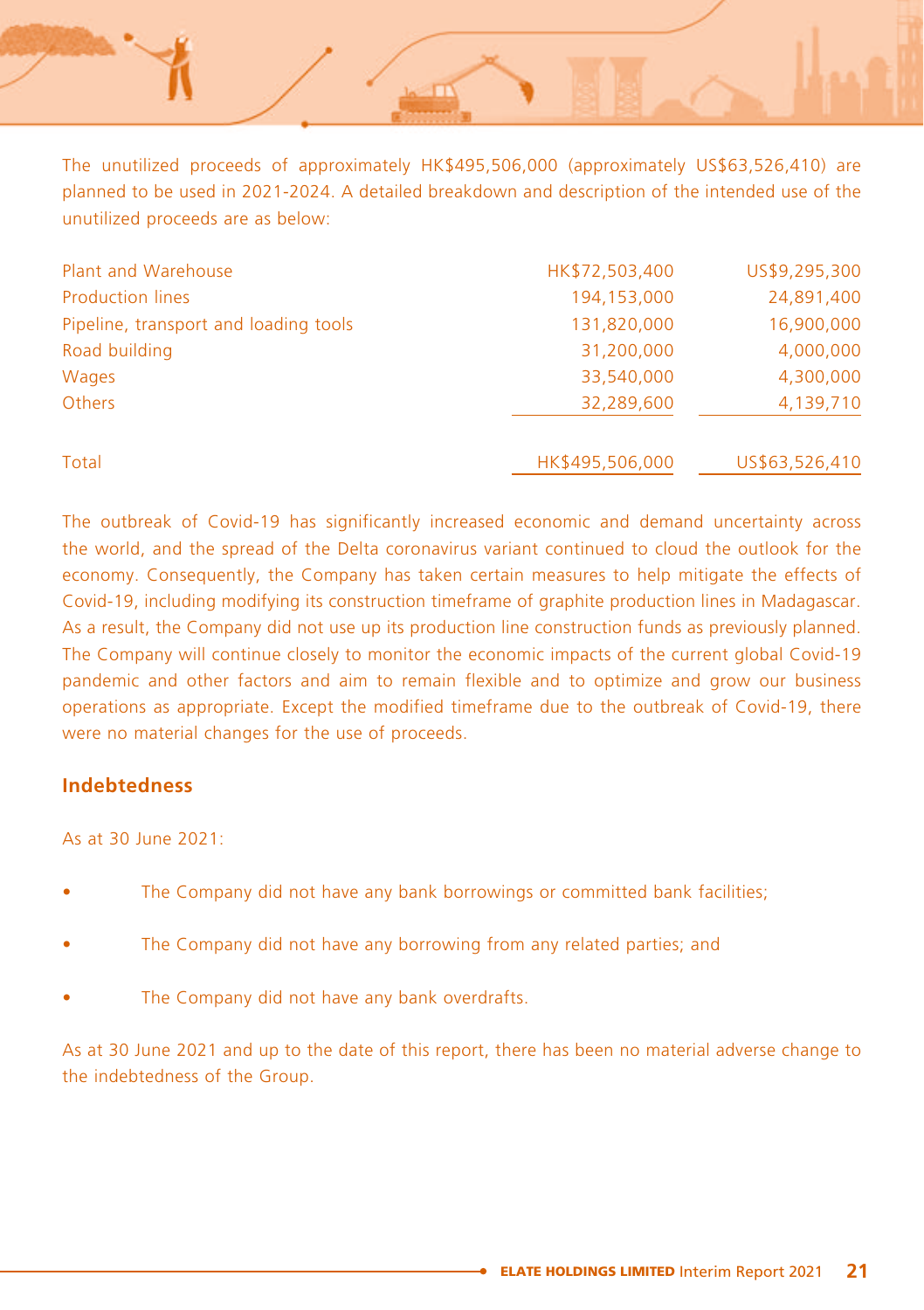

# **Contingent Liabilities**

As at 30 June 2021, the Group did not have any significant contingent liabilities.

# **Capital Commitments**

As at 30 June 2021, there were no capital commitments to the Group related to the purchase of fixed assets (2020: Nil).

# **Significant Investments Held**

As at 30 June 2021, the Group has no significant investment held.

# **Material Acquisitions and Disposals**

There were no material acquisitions and disposal of subsidiaries, associates and joint ventures during the six months ended 30 June 2021.

# **Capital Structure**

For the six months ended 30 June 2021, there were no change in capital structure of the Company. The capital of the Company comprises ordinary shares and other reserves.

# **Employees and Remuneration Policies**

As at 30 June 2021, the Group had 322 (2020: 339) employees in the UK, Macau and Hong Kong. The Group believes that its relationship with its employees is satisfactory.

The remuneration policy of the Group employees is set by the Remuneration Committee on the basis of the employees' merit, qualifications and competence. The emoluments of the Directors of the Company are decided by the Remuneration Committee. No share option scheme is in operation.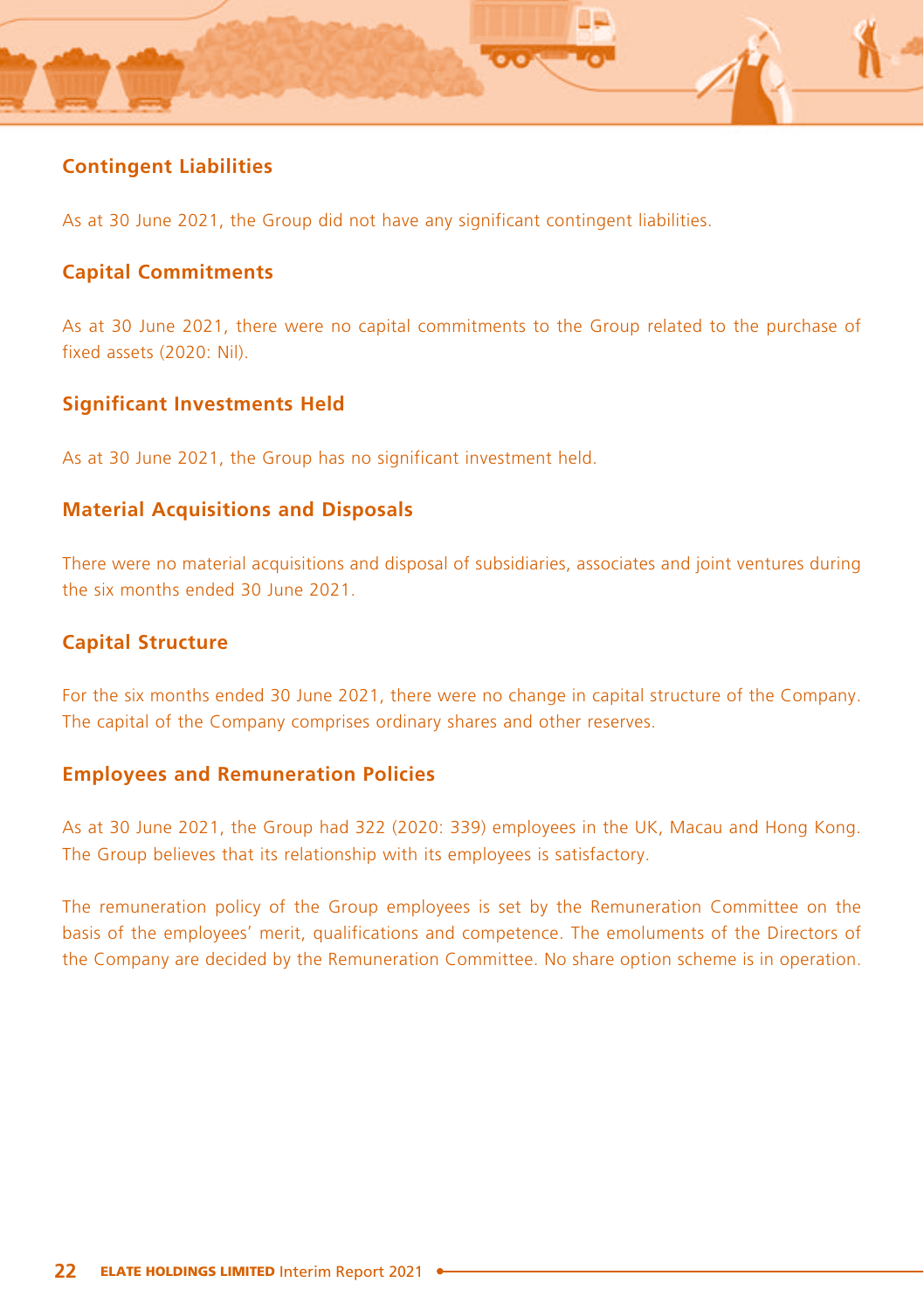# **Foreign Exchange Exposure**

The Group's principal operating subsidiaries earn revenues and incur costs in Hong Kong Dollars, US dollars, Chinese Renminbi and British pounds, respectively. For the six months ended 30 June 2021, the Group did not enter into any foreign currency forward contracts or use any derivative contracts to hedge against the risk incurred from its currency exposure. The Group manages its currency risk by closely monitoring the movement of foreign currency rates and may consider hedging significant foreign currency exposure should the need arise.

# **Interim Dividend**

The Directors have decided not to declare any interim dividend for the six months ended 30 June 2021 (2020: Nil).

# **Share Capital**

During the six months ended 30 June 2021, there were no changes in the total number of shares and the issued share capital of the Company.

# **Material Uncertainties**

There are no material uncertainties relating to events or conditions that may cast significant doubt upon the Company's ability to continue as a going concern.

### **Legal Proceedings**

The Group is not aware of any pending or threatened legal proceeding that, if determined in a manner adverse to us, could have a material adverse effect on the business and operations of the Group.

# **Significant Events after the Reporting Period**

There were no significant events after the reporting period. The Group will closely monitor the development of the Covid-19 epidemic and assess its impact on its operations.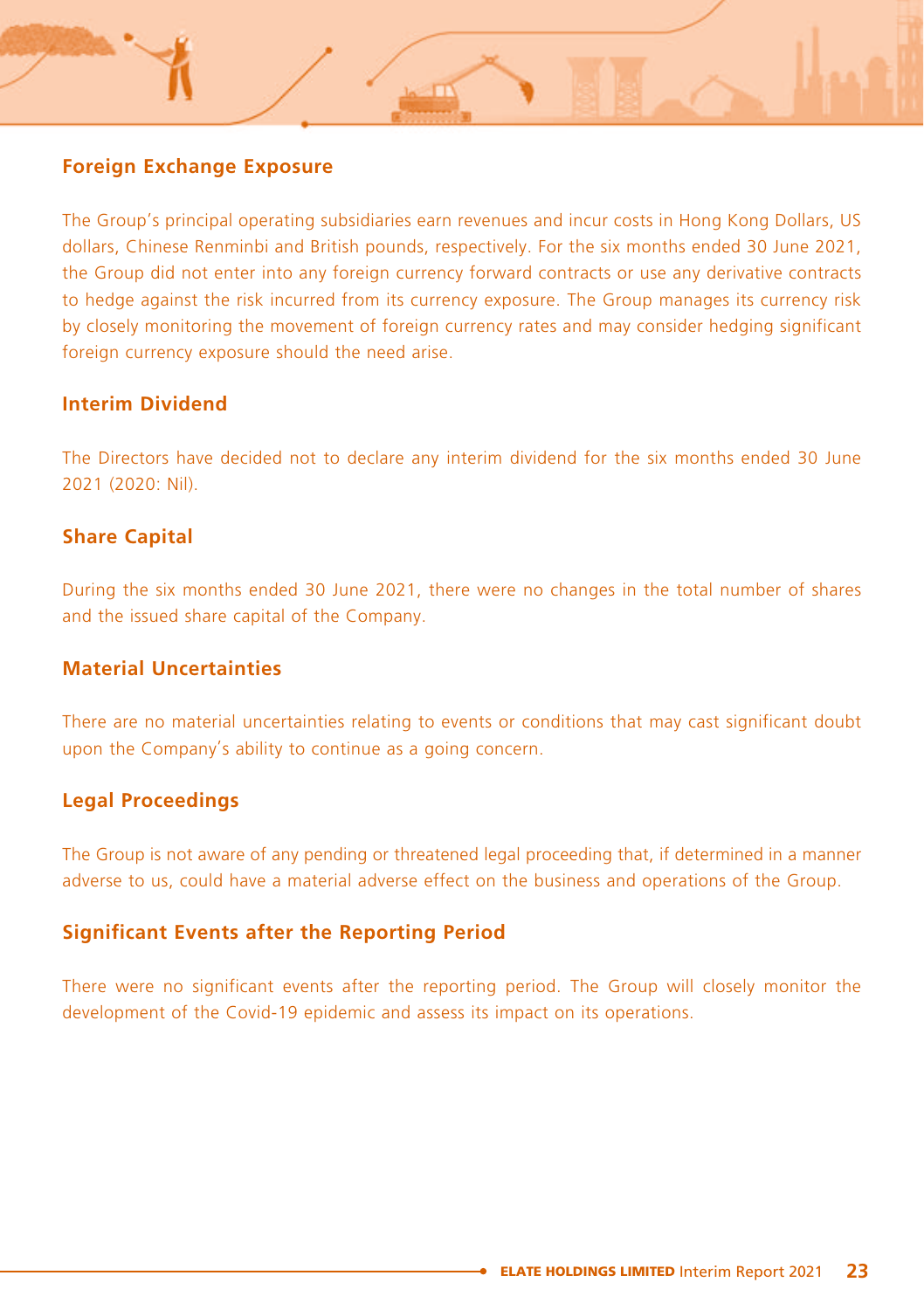

# **ADDITIONAL INFORMATION**

# **Compliance with the Code of Corporate Governance Practices**

The Company has complied with the code provisions of Corporate Governance Code and Corporate Governance Report contained in Appendix 14 to the Rules Governing the Listing of Securities ("Listing Rules") on The Stock Exchange of Hong Kong Limited for the six months ended 30 June 2021, except for three deviations as below:

# **Code provision A.2.1: The roles of chairman and chief executive should be separate**

Code provision A.2.1 provides that the roles of chairman and chief executive should be separate and should not be performed by the same individual. However, the Company does not have a separate chairman and chief executive and Mr. Feng Zhong Yun currently performs these two roles. The Board believes that vesting the roles of both chairman and chief executive in the same person has the benefit of ensuring consistent leadership within the Group and enables more effective and efficient overall strategic planning for the Group. The Board considers that the balance of power and authority will not be impaired by the present arrangement and this structure will enable the Group to make and implement decisions promptly and effectively. After taking into account the overall circumstances of the Group, the Board will continue to review and consider the separation of the duties of the chairman and chief executive if and when appropriate.

# **Code Provision A.4.1: Non-executive directors should be appointed for a specific term**

Under the code provision A.4.1 of the Code, non-executive Directors (including independent non-executive directors) shall be appointed for a specific term and subject to re-election. None of the Company's existing independent non-executive Directors was appointed for a specific term. This constitutes a deviation from code provision A.4.1 of the Code. However, the Company's Articles of Association stipulate that all independent non-executive directors shall retire and be re-elected at least once every three years, which is an adequate measure to ensure that the Company's corporate governance complies with the same level to that required under the Code on Governance Practices and Corporate Governance Code.

On 4 June 2021, Mr. Chai Woon Chew and Ms. Ye Yi Fan were re-elected as an independent non-executive director, respectively.

# **Code Provision A.6.7: Independent non-executive directors and non-executive directors should attend general meeting**

Two independent non-executive directors, Mr. Chai Woon Chew and Ms. Ye Yi Fan were not able to attend the annual general meeting of the Company held on 4 June 2021 in person due to other business engagements.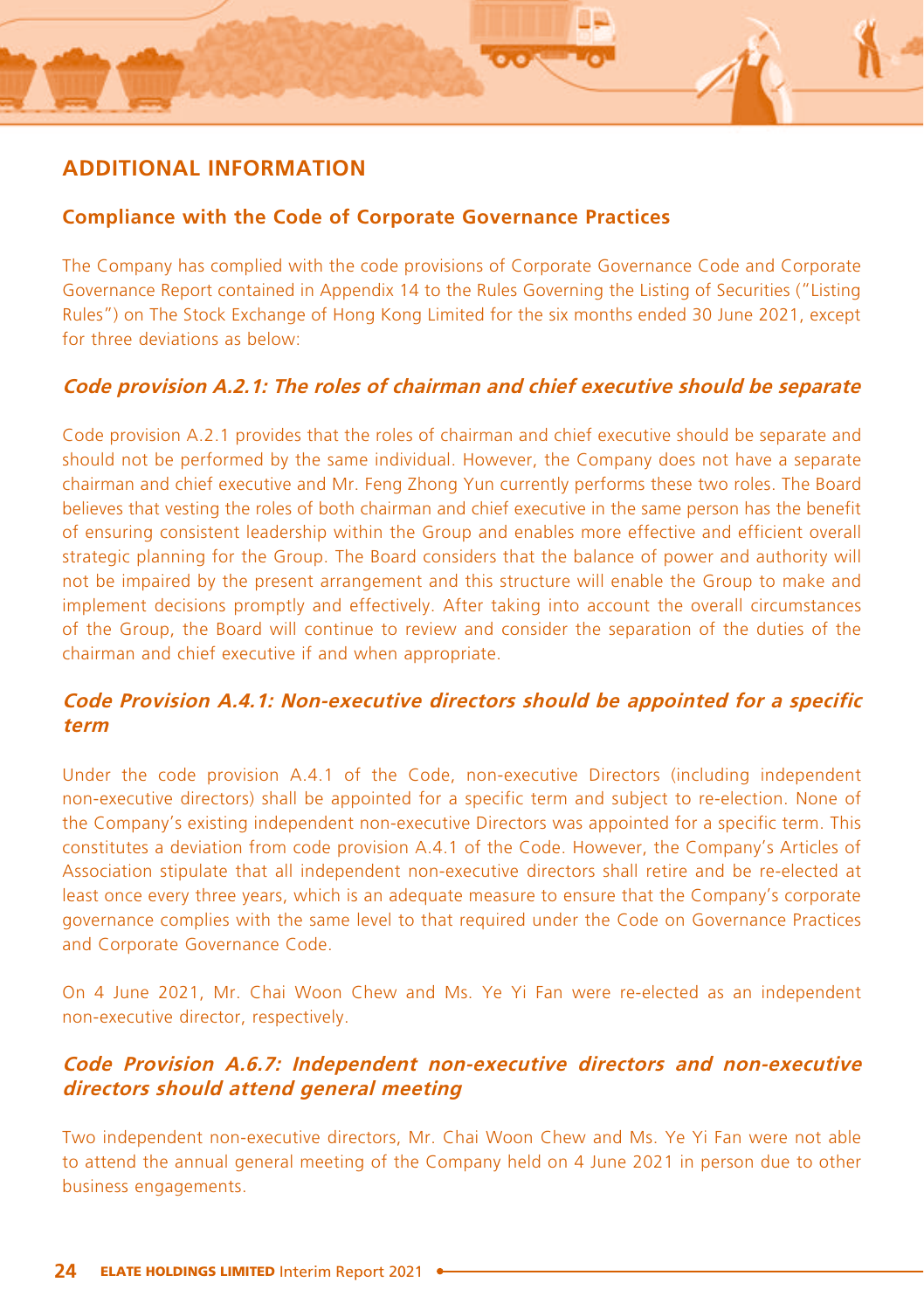# **Compliance with the Model Code for Securities Transactions**

The Company has adopted the Model Code for Securities Transactions by Directors of Listed Issuers (the "Model Code") as set out in Appendix 10 to the Listing Rules as the code of conduct in respect of transactions in securities of the Company by the Directors. Having made specific enquiries with all the Directors, the Company confirms that all the Directors have complied with the required standards as set out in the Model Code during the six months ended 30 June 2021.

# **Purchase, Sale or Redemption of the Company's Listed Securities**

During the six months ended 30 June 2021, neither the Company, nor any of its subsidiaries, purchased, sold, or redeemed any of the Company's securities.

### **Directors' and Chief Executives' Interests in Shares**

At 30 June 2021, none of the Directors and executive officers of the Company and their respective associates had any interests or short positions in the shares, underlying shares and debentures of the Company or any of its associated corporations that were required, pursuant to Section 352 of the Securities and Futures Ordinance (the "SFO"), to be entered in the register referred to therein or which were required, pursuant to the Model Code contained in the Listing Rules, to be notified to the Company and the Stock Exchange.

# **Directors' Interests in Contracts**

During the six months ended 30 June 2021, none of the Company's Directors had a material interest, either direct or indirect, in any contract of significance to the business of the Company to which the Company or any of its subsidiaries was a party.

At no time during the period under the review was the Company or any of the Company's subsidiaries a party to any arrangements to enable the directors of the Company to acquire benefits by means of the acquisition of shares, or debentures of, the Company or any other body corporate.